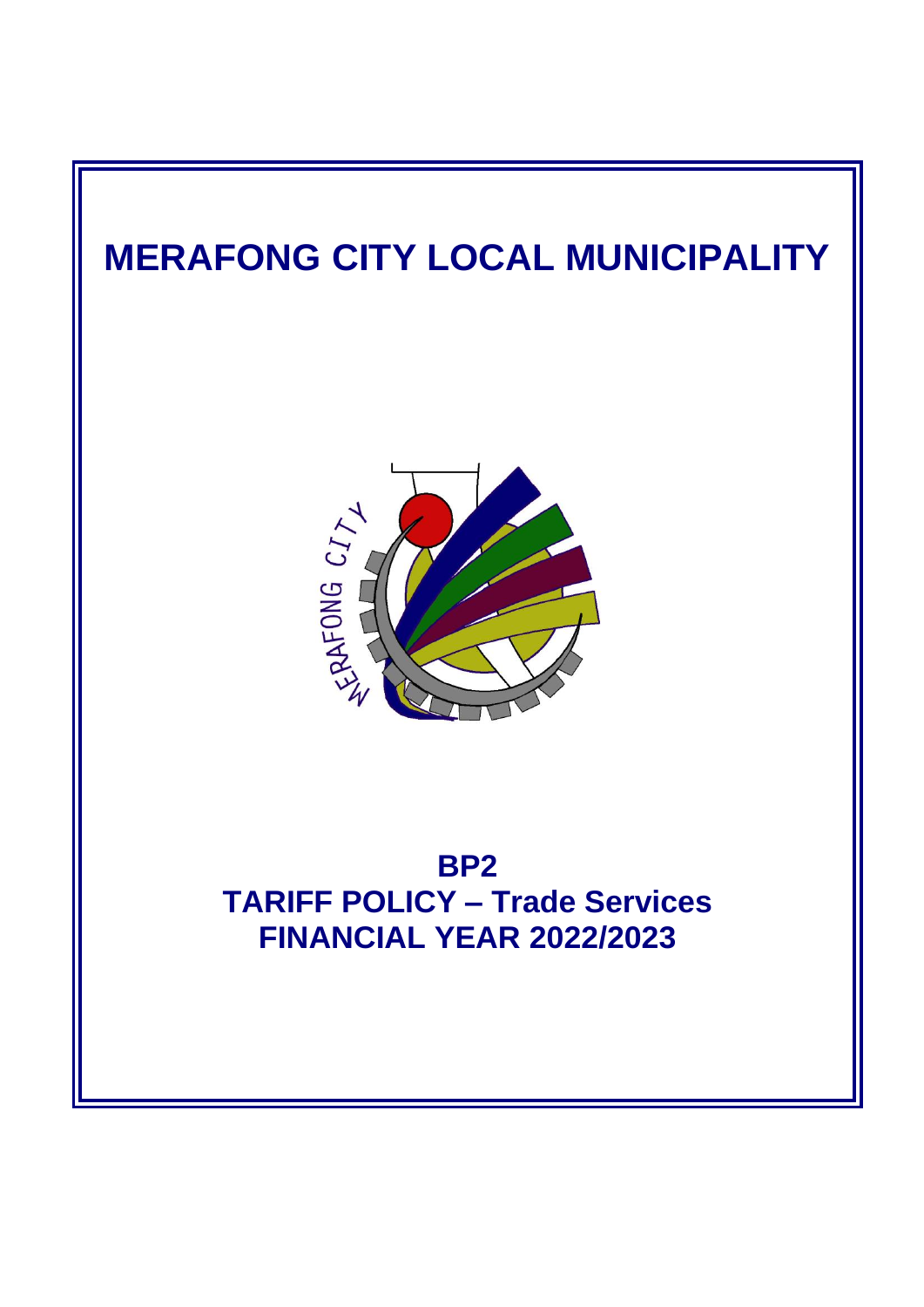BP<sub>2</sub>

# **Tariff Policy - Trade Services**

| <b>Policy: Tariff Policy - Trade Services</b> | <b>Effective Date: 01 July 2022</b> |
|-----------------------------------------------|-------------------------------------|
| Approved:                                     | <b>Review Date:31 March 2022</b>    |

# **INDEX**

|       | 1. PRINCIPLES APPLICABLE IN THE DETERMINATION OF A TARIFF STRUCTURE3        |  |
|-------|-----------------------------------------------------------------------------|--|
| 1.1   | Basic principles that ought to be observed in the compilation of a tariff   |  |
| 1.2   |                                                                             |  |
| 1.3   |                                                                             |  |
| 1.4   |                                                                             |  |
| 1.5   |                                                                             |  |
| 1.6   | Principles in terms of Section 74 of the Local Government: Systems Act (Act |  |
| 2.    | FACTORS WICH MUST BE EVALUATED IN THE DETERMINATION OF A UNIFORM            |  |
| 2.1   |                                                                             |  |
| 2.2   |                                                                             |  |
| 2.3   |                                                                             |  |
| 2.4   |                                                                             |  |
| 2.5   | <b>GAMAP (Generally Accepted Municipal Accounting Practises)15</b>          |  |
|       |                                                                             |  |
| 3.    |                                                                             |  |
| 3.1.  |                                                                             |  |
| 3.1.1 |                                                                             |  |
| 3.1.2 |                                                                             |  |
| 3.1.3 |                                                                             |  |
| 3.2   |                                                                             |  |
| 3.2.1 |                                                                             |  |
| 3.2.2 |                                                                             |  |
| 3.2.3 |                                                                             |  |
| 3.3   |                                                                             |  |
| 3.3.1 |                                                                             |  |
| 3.3.2 |                                                                             |  |
| 3.4   |                                                                             |  |
| 3.4.1 |                                                                             |  |
| 3.4.2 |                                                                             |  |
| 3.5   |                                                                             |  |
| 3.5.1 |                                                                             |  |
| 3.5.2 |                                                                             |  |
| 3.5.3 |                                                                             |  |
| 4.    |                                                                             |  |

**Annexure A: Tariff Calculations**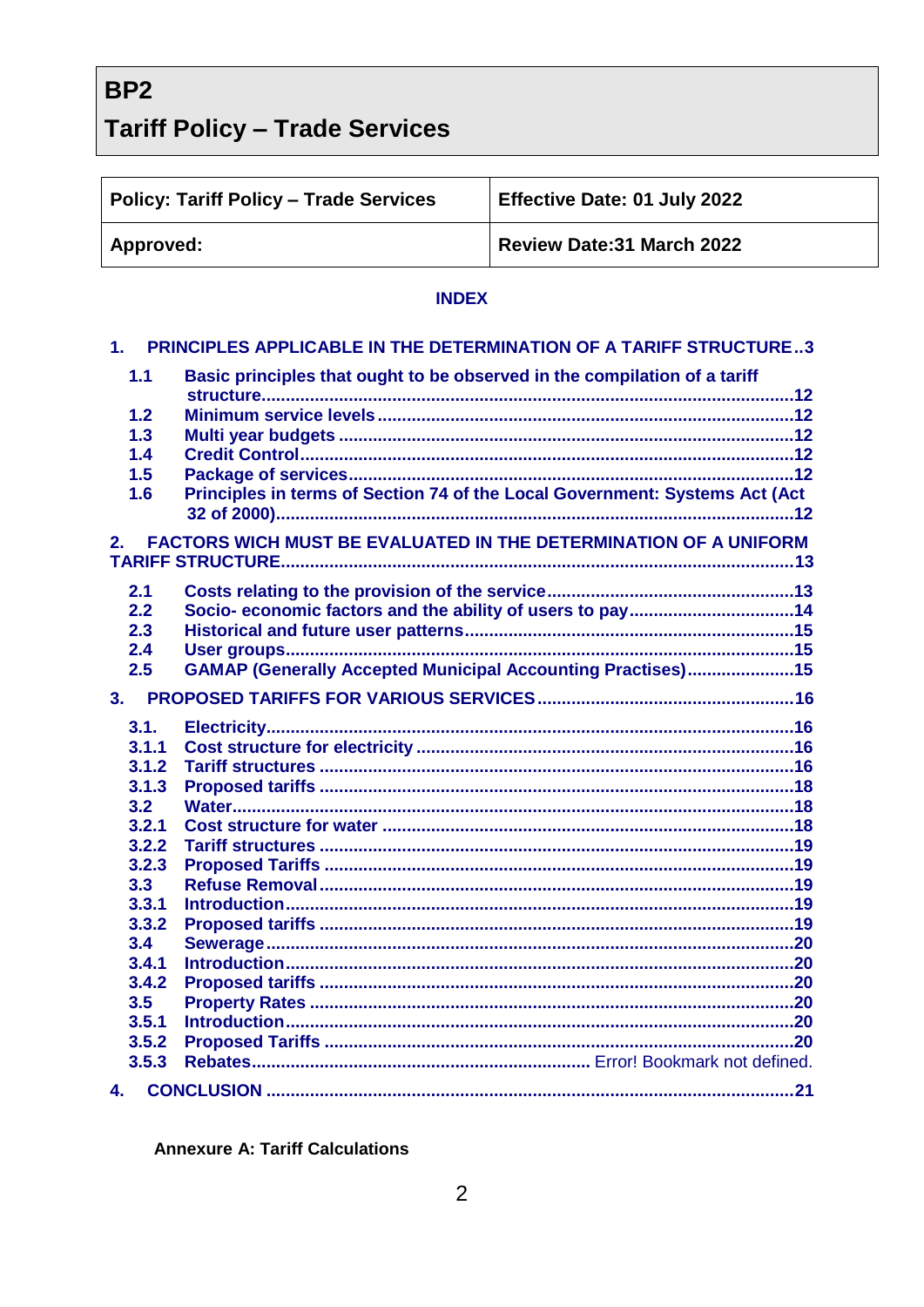## <span id="page-2-0"></span>**DEFINITIONS**

**"Accommodation"** means accommodation in an accommodation establishment, a room, dwelling / house or second dwelling unit, self-catering room, self-catering apartment or free standing building let to transient guests consisting of three or more lettable units.

**"Accommodation Establishments"** – consists of one or more of the following lettable types of accommodation, consisting of three or more lettable units –

**"Camping**" is defined by a property used for erection of tents or other temporary structures for temporary accommodation for visitors or holiday-makers, which includes ablution, cooking and other facilities that are reasonably and ordinarily related to camping, for use of such visitors, and includes a caravan park, whether publicly or privately owned, but which excludes the alienation of land on the basis of time sharing, sectional title share blocks or individual subdivision; and excludes resort accommodation or mobile homes;

**"Bed and Breakfast"** is defined by a dwelling-house or second dwelling in which the owner of the dwelling supplies lodging and meals for compensation to transient guests who have permanent residences elsewhere; provided that the primary use of the dwelling-house concerned shall remain for the living accommodation of a single family and where not more than 3 guest rooms are provided;

**"Guest House"** is defined by a dwelling-house with a maximum of 10 rooms or second dwelling which is used for the purpose of supplying lodging and meals to transient guests for compensation, in an establishment which exceeds the restrictions of a bed and breakfast establishment and may include business meetings, training sessions and conference facilities for resident guests;

**"Self -catering Accommodation"** is defined by a house, cottage, chalet, bungalow, flat, studio, apartment, villa, or similar accommodation where facilities and equipment are provided for guests to cater for themselves. The facilities should be adequate to cater for the maximum advertised number of residents that the facility can accommodate; the accommodation is for non-permanent residents and transient guests.

**"Self-catering Apartments"** is defined by a building or group of buildings consisting of separate accommodation units, each incorporating a kitchen/kitchenette facility, and which may include other communal facilities for the use of non-permanent transient guests, together with outbuildings as are normally used therewith; which are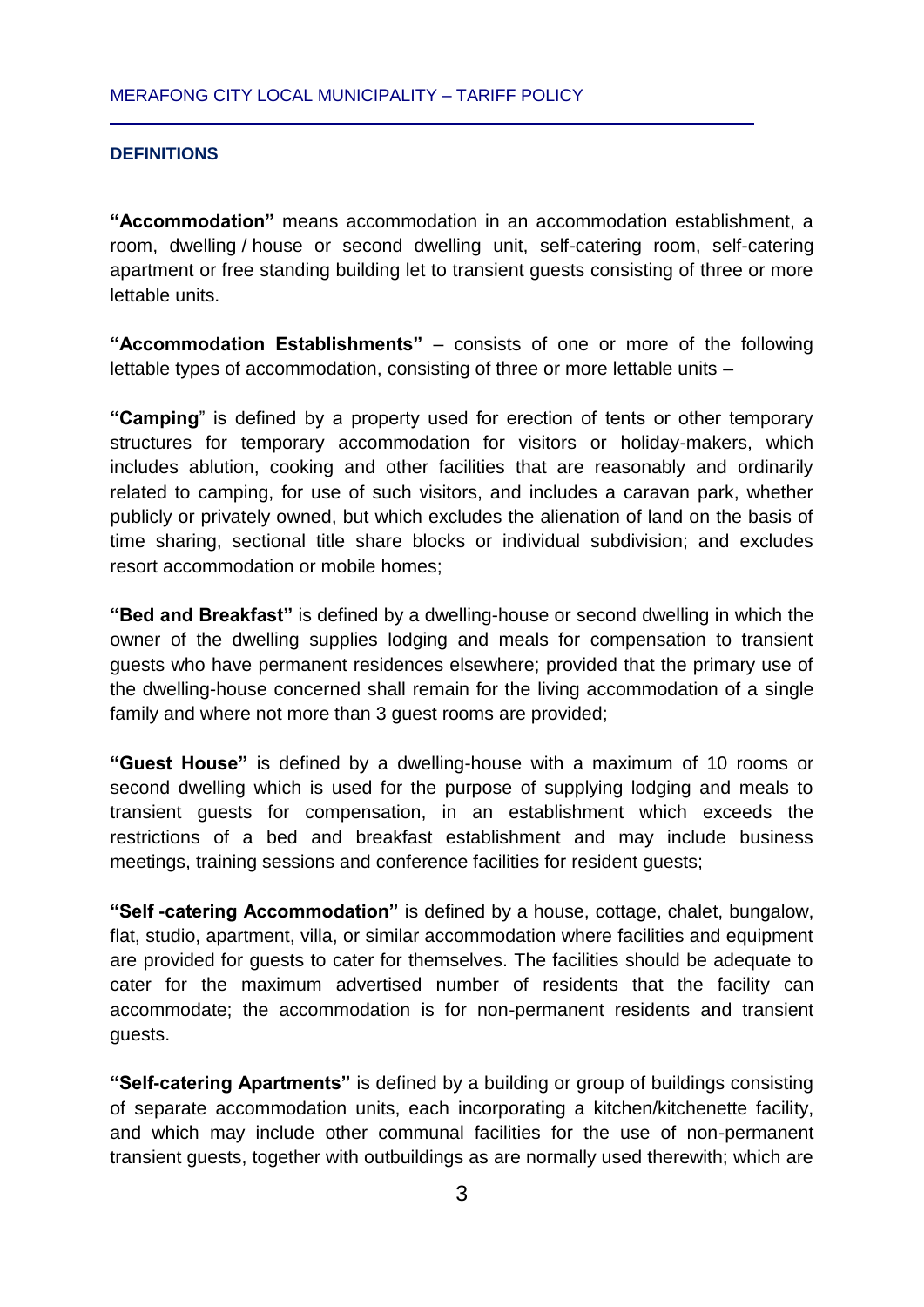rented for residential purposes and may include holiday flats; but does not include a hotel, dwelling-house, second dwelling or group house;

**"Backpackers Accommodation"** (accommodation and communal facilities in a building or free standing buildings for transient guests) is defined by a building where lodging is provided, and may incorporate cooking dining and communal facilities for the use of lodgers, together with such outbuildings as are normally used therewith and includes a building in which dormitories / rooms / beds are rented for residential purposes, youth hostel, and backpackers' lodge; but does not include a hotel, dwelling house, second dwelling or group house;

**"Boarding House"** a dwelling–house or second dwelling which is used for the purpose of supplying lodging with or without meals or self-catering to nonpermanent / permanent residents for compensation; provided that the primary use of the dwelling-house shall remain for the living accommodation of a single family;

**"Account"** means an account rendered specifying charges for municipal services provided by the Municipality, or any authorised and contracted service provider, and which account may include assessment rates levies;

**"Accounting Officer"** means the municipal manager appointed in terms of Section 60 of the Municipal Finance Management Act;

**"Annual Budget"** shall mean the budget approved by the municipal council for any particular financial year, and shall include any adjustments to such budget;

**"Annually"** means once every financial year;

**"Arrangement"** means a written agreement entered into between the Municipality and the customer where specific repayment parameters are agreed to. Such arrangement does not constitute a credit facility envisaged in terms of section 8(3) of the National Credit Act but is deemed to be Incidental Credit as envisaged in terms of section 4(6)(b) read with section 5(2) and (3) of the National Credit Act;

**"Arrears"** means those rates and service charges that have not been paid by the due date and for which no arrangement has been made;

**"Authorised Representative"** means a person or instance legally appointed by the Municipality to act or to fulfill a duty on its behalf;

"Basic Municipal Services" shall mean a municipal service necessary to ensure an acceptable and reasonable quality of life, which service  $-$  if not provided  $-$  would endanger public health or safety or the environment;

**"Billing Date"** means the date upon which the monthly statement is generated and debited to the customer's account;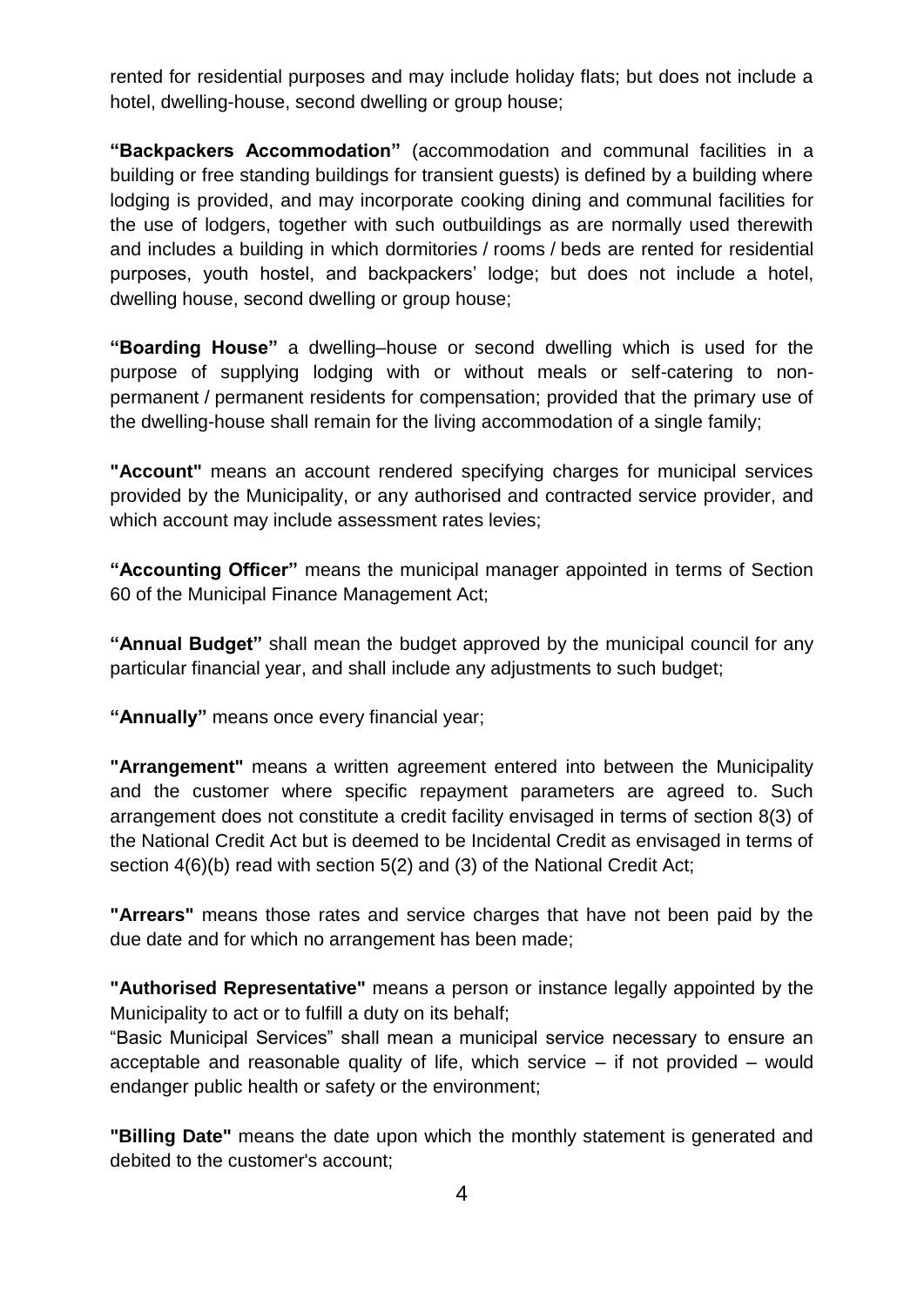# **"Business and Commercial Property"** means -

property used for the activity of buying, selling or trading in commodities or services and includes any office or other accommodation on the same property, the use of which is incidental to such activity; or

property on which the administration of the business of private or public entities take place.

**"By-law"** shall mean legislation passed by the council of the Municipality, and which shall be binding on the Municipality and on the persons and institutions to which it applies;

**"Calendar year"** shall mean 12 consecutive months of a financial year(s);

**"Category"** – in relation to a property, means a category of properties determined in terms of section 8(2) of the Municipal Property Rates Act;

in relation to the owners of property, means a category of owners determined in terms of section 15(2) of the Municipal Property Rates Act.

**"Chief Financial Officer"** means the person appointed as the Chief Financial Officer of the Municipality, or his or her nominee;

**"Consumer Price Index"** shall mean the CPIX as determined and gazetted from time to time by the South African Bureau of Statistics;

**"Consolidated Account"** means an account which is a consolidation of any separate accounts of a person who is liable for payment to the Municipality;

**"Council"** means the Council of the Municipality;

**"Councillor"** shall mean a member of the Council of the Municipality;

**"Credit Control"** means all the functions relating to the collection of monies owed by ratepayers and the users of municipal services;

**"Customer"** means the occupier of any premises to which the Municipality has agreed to supply or is actually supplying municipal services to, or if no occupier can be identified or located, then the owner of the premises and includes any customer of the Municipality;

**"Day / Days"** means calendar days, inclusive of Saturdays, Sundays and public holidays;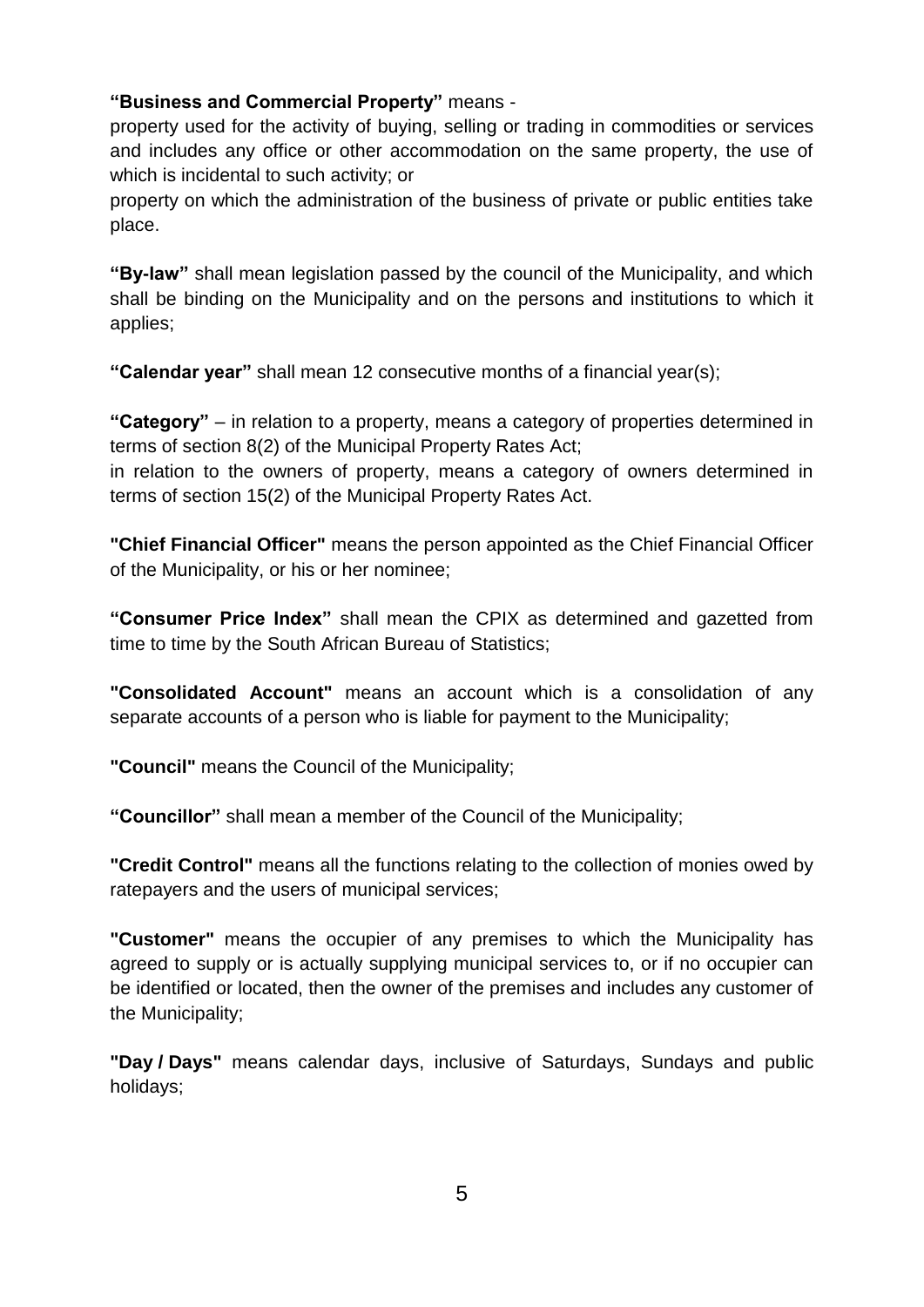**"Debt Collectors"** means an external person or entity appointed by the Municipality to collect monies due and payable to the Municipality, subject to the conditions contained herein;

**"Defaulter"** means any person who owes arrears to the Municipality;

**"Delivery Date"** shall mean the date on which the periodic account is delivered to the customer or 3 days after the date the account was posted, whichever is the first;

**"Director Income"** means the Senior Official in a division of the Municipality's Finance Department, overall responsible for the collection of monies owed to the Municipality and / or any other official to whom he / she has delegated duties and responsibilities in terms of this policy;

**"Domestic Customer or User"** of municipal services shall mean the person or household which municipal services are rendered in respect of "residential property" as defined below;

**"Due Date"** in relation to - rates due in respect of any immovable property, means: the date for payment indicated on the account, in the case where rates are levied on a monthly basis are the 7th of the month; or

should such day fall on a Saturday, Sunday or public holiday the due date will remain the 7th of the month.

**"Dwelling"** means a building, structure or place of shelter to live in or conduct business from;

**"Electricity Charges"** means service charges in respect of the provision of electricity;

**"Financial Year"** shall mean the period starting from 1 July in any year and ending on 30 June of the following year;

**"Immovable Property"** also includes - an undivided share in immovable property, and any right in immovable property.

**"Implementing Authority"** means the Municipal Manager or his or her nominee, acting in terms of section 100 of the Local Government: Municipal Systems Act 32 of 2000;

**"Indigent Customer"** means the head of an indigent household:-

who applied for and has been declared indigent in terms of Council's Indigent Support Policy for the provision of services from the Municipality; and

who makes application for indigent support in terms of Council's Indigent Support Policy on behalf of all members of his or her household;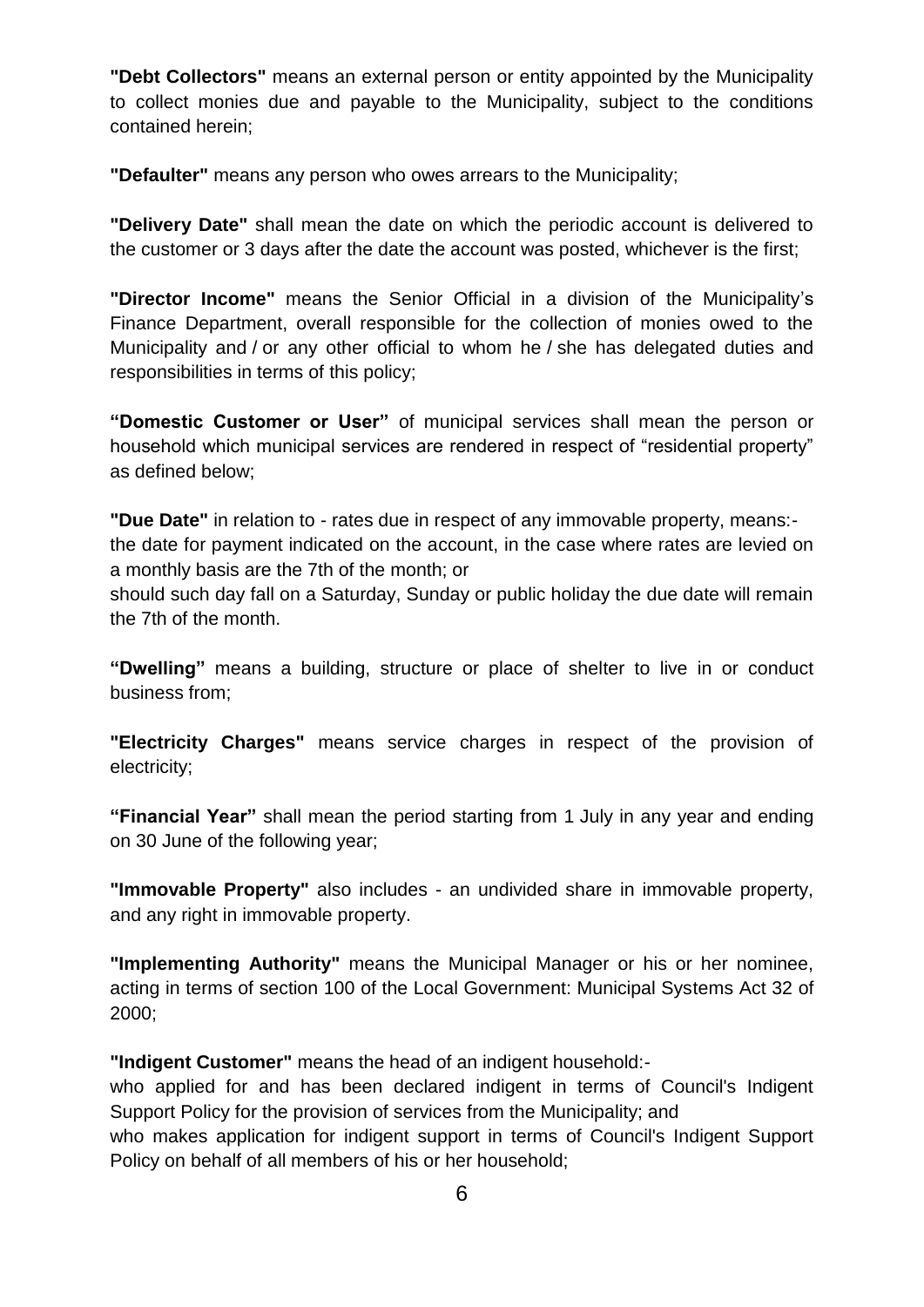**"Indigent Support Policy"** means the Indigent Support Policy adopted by the Council of the Municipality;

**"Indigent Support Programme"** means a structured program for the provision of indigent support subsidies to qualifying indigent customers in terms of the Council's Indigent Support Policy;

**"Integrated Development Plan"** shall mean a plan formulated and approved as envisaged in Section 25 of the Municipal Systems Act 2000, as amended;

**"Industrial Property"** – means property used for construction, repair, trade or manufacturing, production, assembly or processing of finished or partially finished products from raw materials or fabricated parts on such a large scale that capital and labour are significantly involved, and includes any office or other accommodation on the same property, the use of which is incidental to such activity;

**"Interest"** means the charge levied on arrears, calculated as the prime rate, charged by the bank which holds the Municipality's primary bank account, plus two percent or such other percentage as may be determined by Council from time to time;

**"Local Community"** – in relation to the Municipality – means that body of persons comprising – the residents of the Municipality; the rate payers of the Municipality; any civic organisations and non-governmental, private sector or labour organisations or bodies which are involved in local affairs within the Municipality; and visitors and other people residing outside the Municipality, who, because of their presence in the Municipality, make use of services or facilities provided by the Municipality; and includes, more specifically, the poor and other deprived sections of such body of persons;

**"Market Value"** – in relation to a property, means the value of the property determined in accordance with section 46 of the Municipal Property Rates Act;

**"Month"** means one of twelve months of a calendar year;

**"Monthly Average Consumption"** means the monthly average consumption in respect of a property calculated on the basis of the average consumption over the preceding twelve months on the respective property or should it be a newly developed property a projected average consumption per month for a property in the Municipality having a similar sized development thereon;

**"Municipality"** or **"Municipal Area"** shall, where appropriate, mean the geographic area, determined in terms of the Local Government: Municipal Demarcation Act 27 of 1998 as the municipal area pertaining to the Municipality;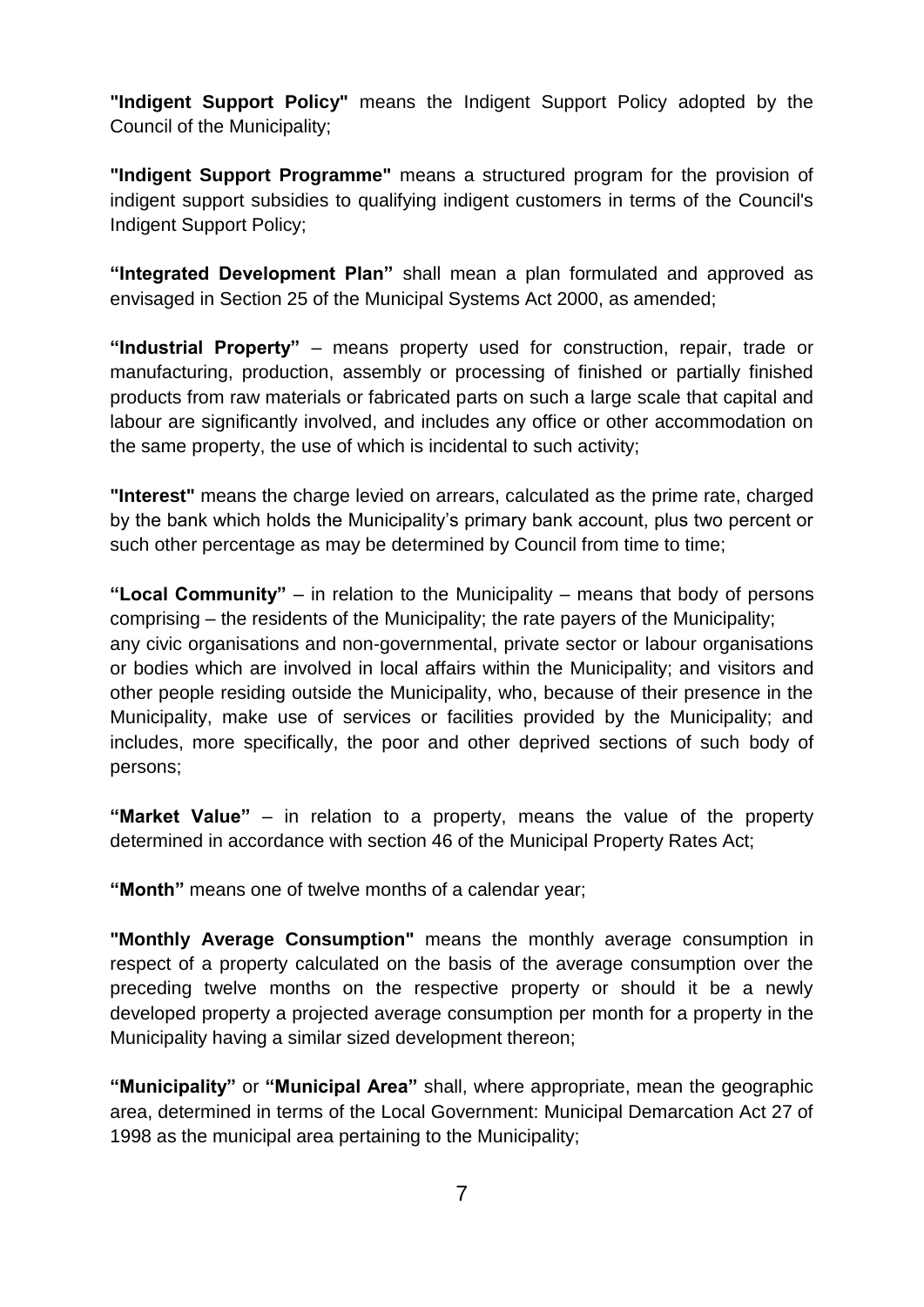**"the Municipality"** means Merafong City Local Municipality;

**"Municipal Council"** or **"Council"** shall mean the municipal council of Merafong City Local Municipality as referred to in Section 157(1) of the Constitution;

**"Municipal Pay Point"** means any municipal office in the area of jurisdiction of the Municipality designated by Council for such purposes, or any such other places as the Chief Financial Officer may from time to time designate;

**"Municipal Manager"** means the Municipal Manager of Merafong City Local Municipality or his or her nominee acting in terms of power delegated to him or her by the said Municipal Manager with the concurrence of the Council;

**"Municipal Services"** means services provided either by the Municipality, or by an external agent on behalf of the Municipality in terms of a service delivery agreement;

**"Municipal Tariff"** shall mean a tariff for services which the Municipality may set for the provision of a service to the local community, and may include a surcharge on such service. Tariffs for major services shall mean tariffs set for the supply and consumption or usage of electricity, water, sewerage and refuse removal, and minor tariffs shall mean all other tariffs, charges, fees, rentals or fines levied or imposed by the Municipality in respect of other services supplied including services incidental to the provision of the major services;

**"Occupier"** means any person who occupies, controls or resides on any premises, or any part of any premises without regard to the title under which he or she so occupies it;

**"Open Space"** - means land that is used as a park, garden, for passive leisure or maintained in its natural state and that is zoned as open space;

**"Owner"** in relation to immovable property means - the person in whom is vested the legal title thereto provided that:- the lessee of immovable property which is leased for a period of not less than thirty years, whether the lease is registered or not, shall be deemed to be the owner thereof;

- i. the occupier of immovable property occupied under a service servitude or right analogous thereto, shall be deemed to be the owner thereof;
- ii. ii. if the owner is deceased or insolvent or has assigned his or her estate for the benefit of his creditors, has been placed under curatorship by order of court or is a company being wound up or under judicial management, the person in whom the administration of such property is vested as executor, administrator, trustee, assignee, curator, liquidator or judicial manager, as the case may be, shall be deemed to be the owner thereof;
- iii. iii. if the owner is absent from the Republic or if his address is unknown to the Municipality, any person who as agent or otherwise receives or is entitled to receive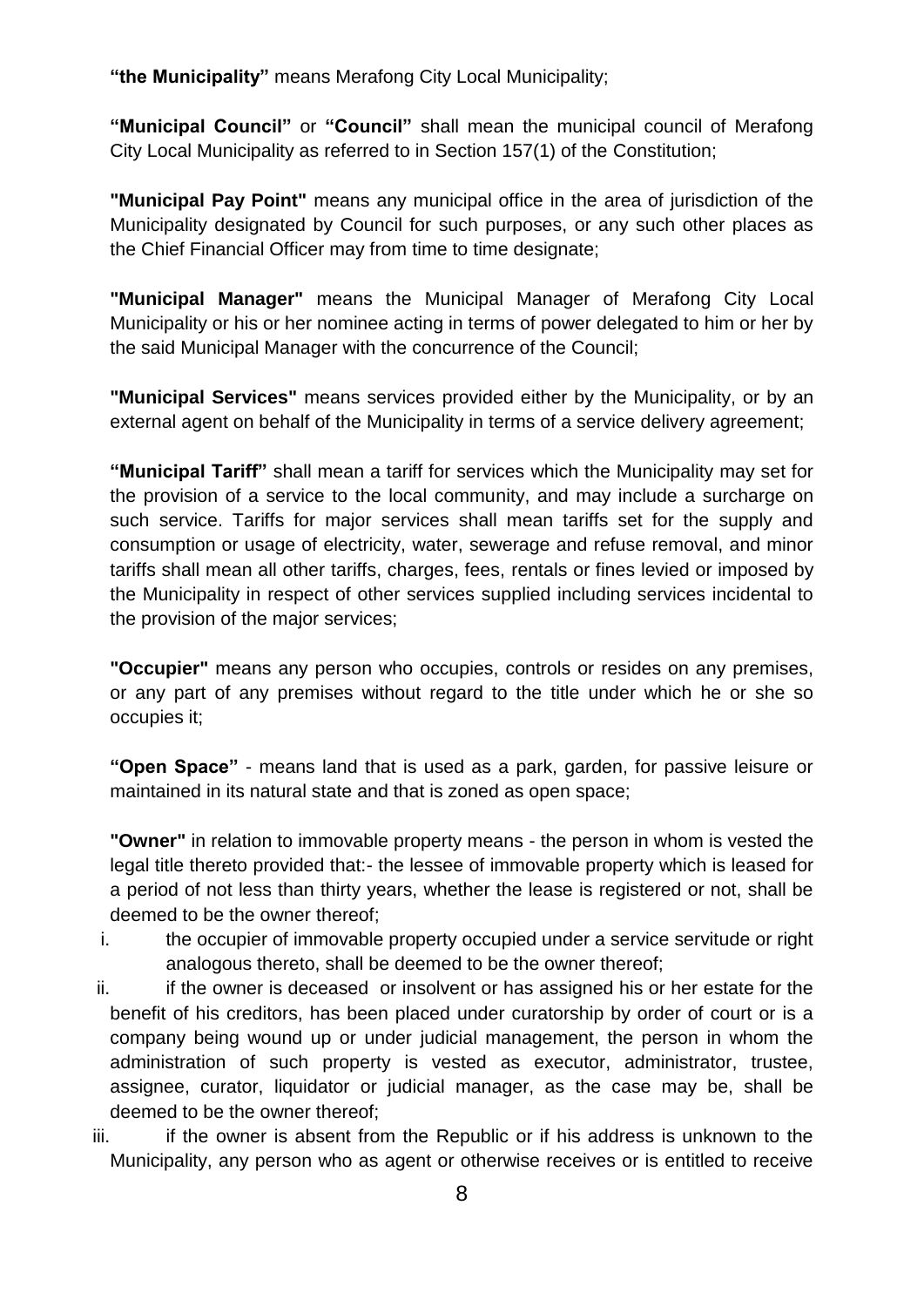the rent in respect of such property, or if the Municipality is unable to determine who such person is, the person who is entitled to the beneficial use of such property;

**"Person"** means a natural and juristic person, including any department of state, statutory bodies or foreign embassies;

**"Premises"** includes any piece of land, the external surface boundaries of which are delineated on:

A general plan or diagram registered in terms of the Land Survey Act, (9 of 1927) or in terms of the Deed Registry Act, 47 of 1937; or

A sectional plan registered in terms of the Sectional Titles Act, 95 of 1986, and which is situated within the area of jurisdiction of the Municipality.

**"Prescribed"** means prescribed by this policy and where applicable by Council or the Municipal Manager;

**"Prescribed debt"** means debt that becomes extinguished by prescription in terms of the Prescription Act 68 of 1969;

**"Private Open Space"** means land that is privately owned and used for practising of sport, play or leisure facilities or used as a botanical garden, cemetery or nature area and which is joined as Private Open Space;

**"Privately Owned Townships Serviced by the Owner"** – means single properties (group housing or single residential erven), situated in an area not ordinarily being serviced by the Municipality, divided through subdivision or township establishment in (ten or more) full-title stands and / or sectional title units and where all rates-related services inclusive of installation and maintenance of streets, roads, sidewalks, lighting, storm water drainage facilities, parks and recreation facilities, are installed at the full cost of the developer and are rendered and maintained by the residents, Home owners association or management companies / bodies of such estate;

**"Property"** – means immovable property registered under separate title in terms of the provisions of the Deeds Registries Act, 1937 (Act 47 of 1937) in the name of a person, including, in the case of a sectional title scheme, a sectional title unit registered in the name of a person and includes unregistered land if the right of ownership can be determined;

**"Rateable Property"** shall mean property on which the Municipality may in terms of Section 2 of the Municipal Property Rates Act 2004 levy a rate, but excluding property fully excluded from the levying of rates in terms of Section 17 of that Act;

**"Ratepayer"** shall mean a person who is liable to the Municipality for the payment of (a) rates on property in the Municipality; (b) any other tax, duty or levy imposed by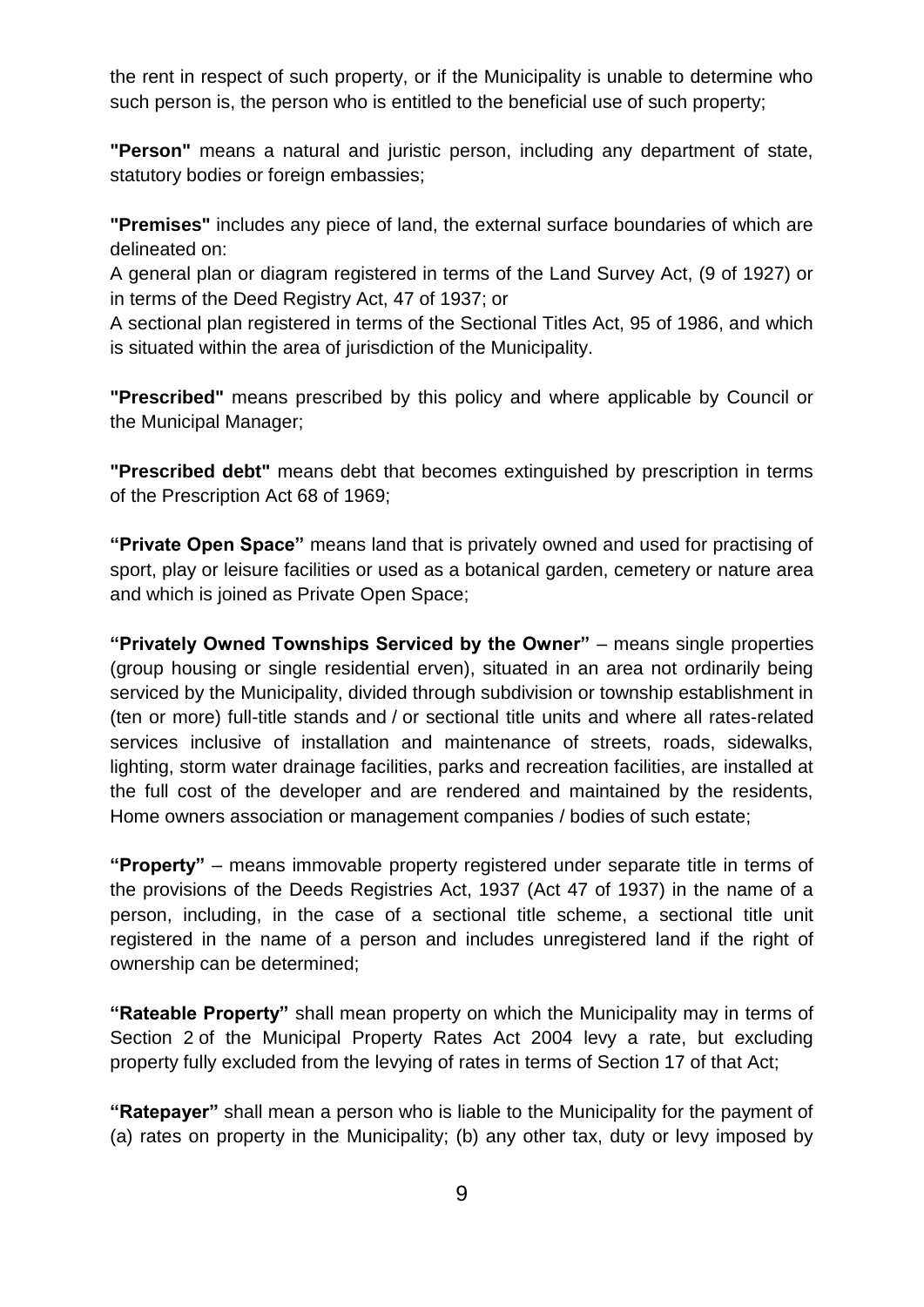the Municipality; and / or (c) fees for services provided either by the Municipality or in terms of a service delivery agreement;

**"Rates"** means a municipal rate on property envisaged in section 229 (1) of the Constitution read with the Local Government: Municipal Property Rates Act 6 of 2004 and the Local Government: Municipal Finance Act 56 of 2003;

**"Rebate"** in relation to a rate payable on a property, shall mean a discount granted in terms of Section 15 of the Municipal Property Rates Act, 2004 on the amount of the rate payable on the property;

**"Reduction"** - in respect of a rate payable on a property, means the lowering of the amount for which the property was valued and the rating of that property at that lower amount;

**"Refuse Charges"** means service charges in respect of the collection and disposal of refuse;

**"Registered Owner"** means that person, natural or juristic, in whose name the property is registered in terms of the Deeds Registry Act, 47 of 1937;

**"Responsible Person"** means any person other than the registered owner of an immovable property who is legally responsible for the payment of municipal service charges;

**"Residential Property"** shall mean a property included in the valuation roll in terms of Section 48(2)(b) of the Municipal Property Rates Act, 2004 as residential;

**"Residential Property"** furthermore means improved property that: -

is used predominantly (60% or more) for residential purposes, including any adjoining property registered in the name of the same owner and used together with such residential property as if it were one property. Any such grouping shall be regarded as one residential property for rate rebate or valuation reduction purposes, if still used dominantly for residential purposes;

is a unit registered in terms of the Sectional Title Act and is used predominantly for residential purposes;

is owned by a share-block company and is used predominantly for residential purposes;

is a residence used for residential purposes situated on a property used for educational purposes;

is property which is included as residential in a valuation list in terms of section 48(2)(b) of the Municipal Property Rates Act;

are retirement schemes and life right schemes used predominantly (60% or more) for residential purposes;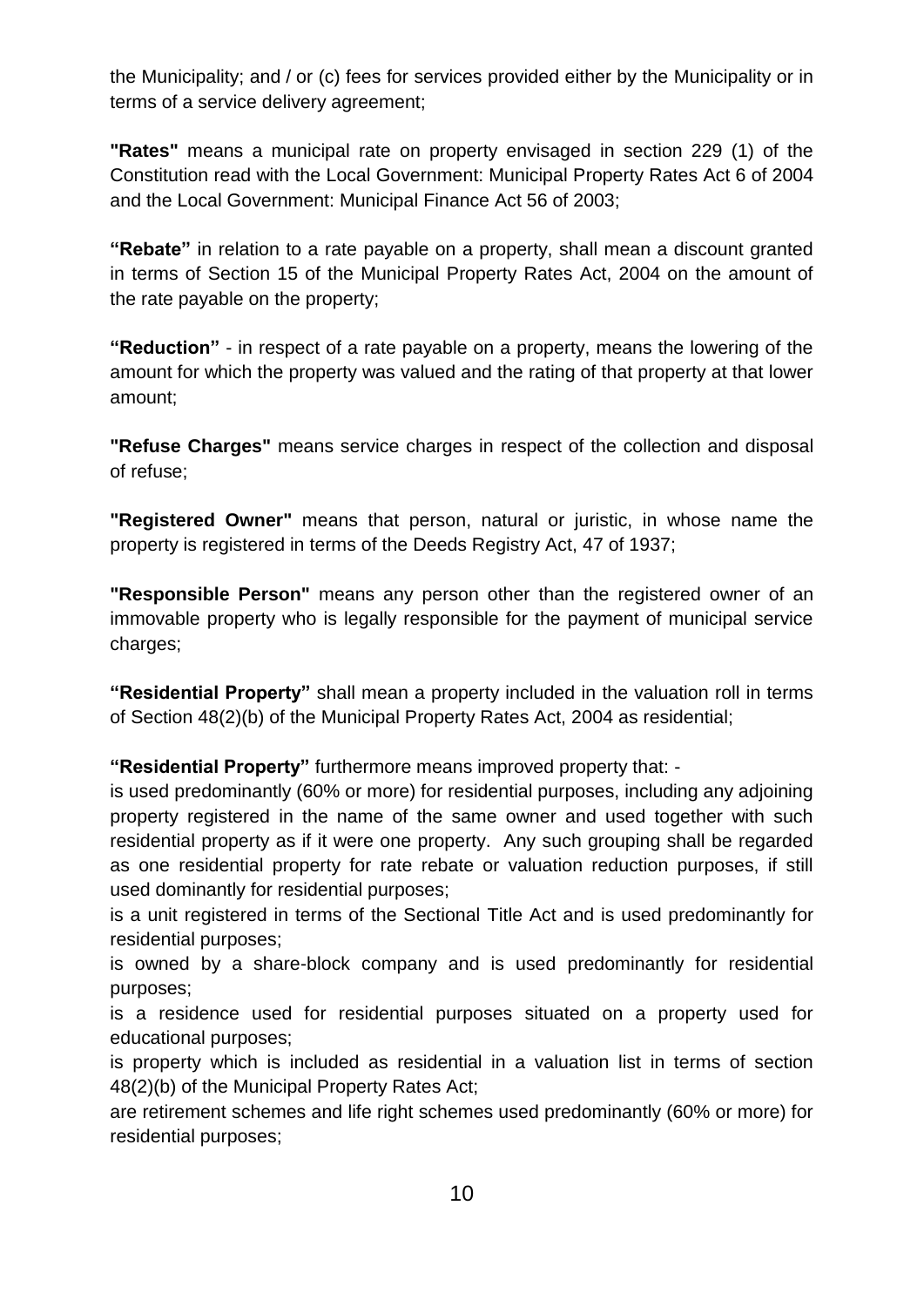vacant properties (empty stands), hotels, hostels, old-age homes and accommodation establishments, irrespective of their zoning or intended use, have been specifically excluded from this property category;

**"Service Charges"** means the fees levied by the Municipality in terms of its tariff policy for any municipal services rendered in respect of an immovable property and includes any penalties, interest or surcharges levied or imposed in terms of this policy;

**"Service Delivery Agreement"** means an agreement between the Municipality and an institution or persons mentioned in section 76(b) of the Local Government: Municipal Systems Act 32 of 2000;

**"Sewerage Charges"** means service charges in respect of the provision of sewerage collection and treatment of infrastructure;

**"Small Holding"** means:- all agricultural zoned land units situated within an urban region with an area of one to three hectares; or

any agricultural zoned land unit situated outside an urban region with an area of three hectares or less.

**"Sundry Customer Accounts"** means accounts raised for miscellaneous charges for services provided by the Municipality or charges that were raised against a person as a result of an action by a person, and were raised in terms of Council's policies, bylaws and decisions;

**"Supervisory Authority"** means the Executive Mayor of the Municipality or his or her nominee, acting in terms of Section 99 of the Municipal Systems Act 32 of 2000;

**"Tariff"** means the scale of rates, taxes, duties, levies or other fees which may be imposed by the Municipality in respect of immovable property and / or for municipal services provided;

**"Tariff Policy"** means a Tariff Policy adopted by the Council in terms of Section 74 of the Local Government: Municipal Systems Act 32 of 2000;

**"User"** means the owner or occupier of a property in respect of which municipal services are being rendered;

**"Vacant Property"** – means any land without any improvements thereon;

**"Water Charges"** means service charges in respect of the provision of water.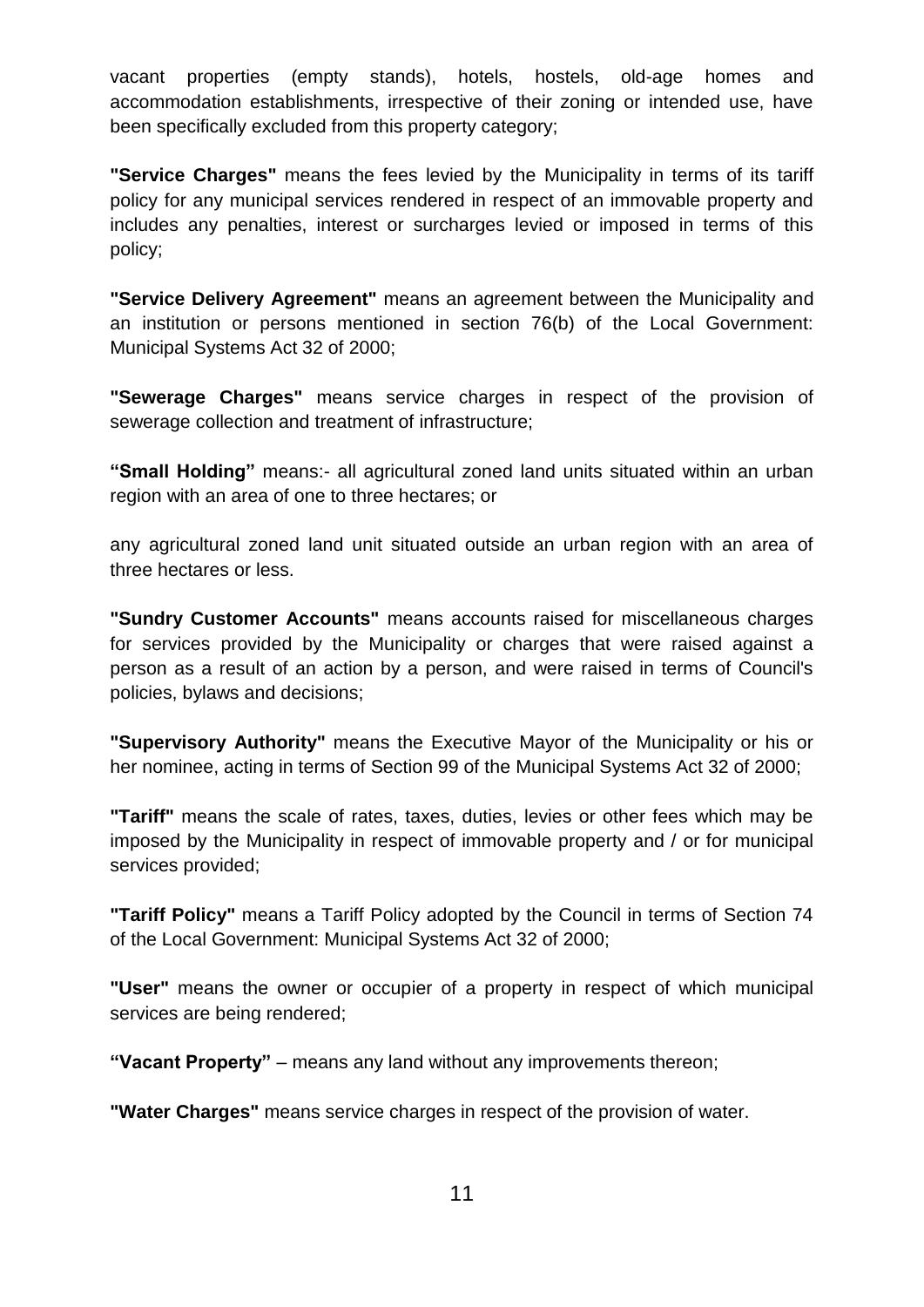#### **1. PRINCIPLES APPLICABLE IN THE DETERMINATION OF A TARIFF STRUCTURE**

Although the determination of tariffs is in many instances politically orientated, it ought to be based on sound, transparent and objective principles at all times. Such principles are discussed hereunder.

#### <span id="page-11-0"></span>*1.1 Basic principles that ought to be observed in the compilation of a tariff structure*

- $\triangleright$  Affordability of the service;
- $\triangleright$  Discouragement of abuse by means of price mechanism;
- $\triangleright$  Sound cash flow to ensure sustainable service delivery;
- $\triangleright$  The structure must be simple and understandable;
- $\triangleright$  Acceptability to the majority of the community:
- $\triangleright$  The structure must be fair;
- $\triangleright$  The structure must be transparent; and
- $\triangleright$  The tariffs must accommodate national initiatives.

#### <span id="page-11-1"></span>*1.2 Minimum service levels*

It is important that minimum service levels be determined in order to make an affordable tariff package available to all potential users.

#### <span id="page-11-2"></span>*1.3 Multi year budgets*

It is required in terms of proposed legislation and guidelines from National Treasury that all Municipalities compile multiyear budgets as from 2003/2004. Such change also necessitates that proposed tariffs would form part of this process. Increases in tariffs should not simply be implemented annually without considering the affordability thereof by the user. The effect of resolutions that impact on the financial situation of the Council must be observable over a longer period in respect of tariffs and sensible planning of cost structures must be done to keep tariffs within affordable levels.

#### <span id="page-11-3"></span>*1.4 Credit Control*

It is not possible to successfully compile a tariff structure without consideration of the stipulations of an effective credit control system. Income is provided for in the budget as if a 100% payment level will be maintained. It is therefore important to continuously ensure that users indeed pay punctually.

However, it is also a fact that there are users who are unable to pay. Tariffs must therefore provide access to a minimum level of basic services for all users. It should furthermore be supplemented with a practical policy for indigents. This will ensure the sustainable delivery of services.

#### <span id="page-11-4"></span>*1.5 Package of services*

The accounts for rates and services must not be seen in isolation. It must be considered jointly to determine the most affordable amount that the different users can pay as a total account. The basic costs of a service must first of all be recovered and then only can profits be manipulated to determine the most economic package for the user with due allowance for future events in regard to a particular service.

#### <span id="page-11-5"></span>*1.6 Principles in terms of Section 74 of the Local Government: Systems Act 2000 (Act 32) of 2000)*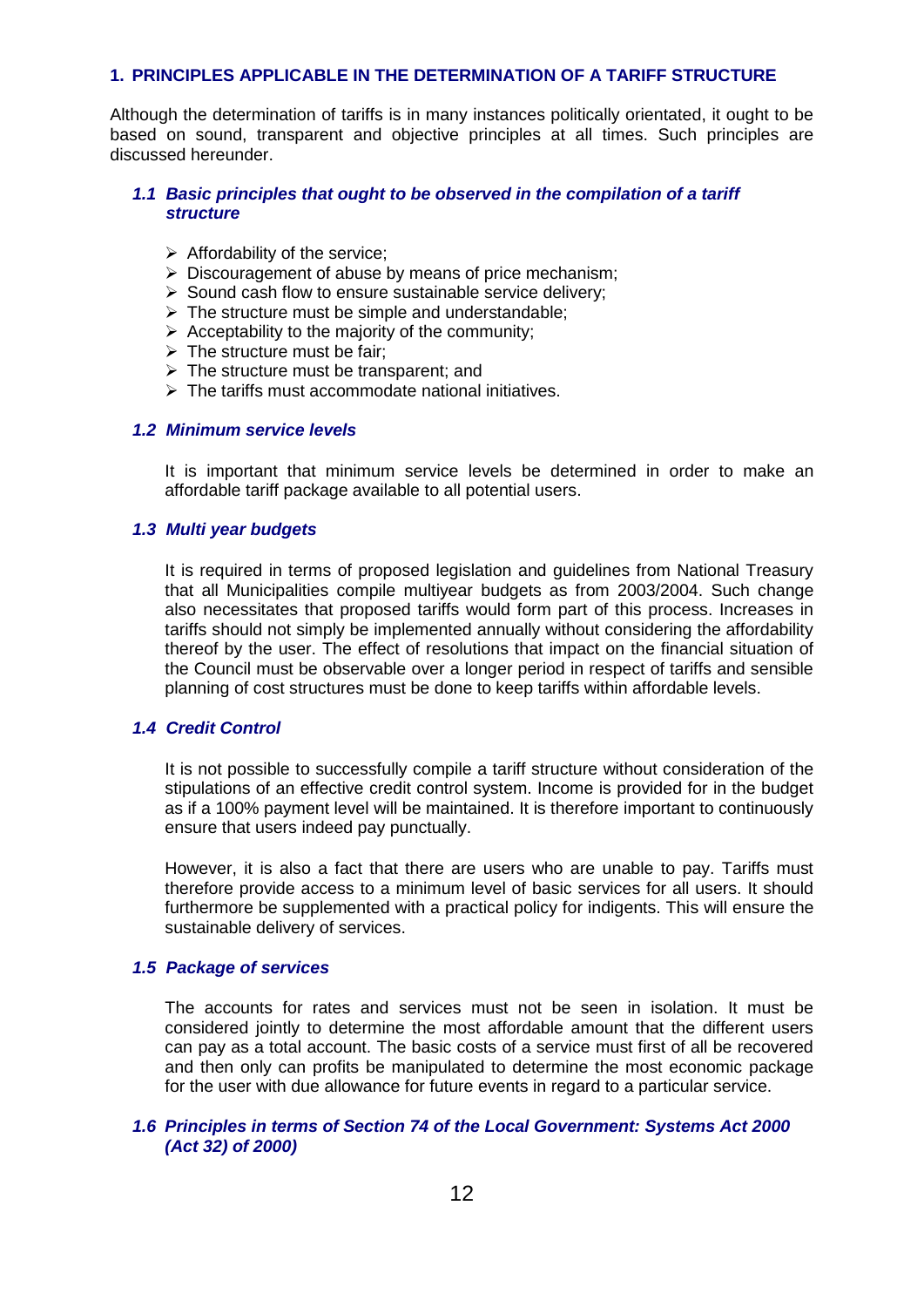Section 74 of the Municipal Systems Act contains clear guidelines regarding the compilation of and principles for a tariff policy. An extract reads as follows:

*"74. (1) A Municipal council must adopt and implement a tariff policy on the levying of fees for municipal services provided by the municipality itself or by way of service delivery agreements, and which complies with the provisions of this Act and with any other applicable legislation.*

- *(2) A tariff policy must reflect at least the following principles, namely that-*
	- *(a) Users of municipal services should be treated equally in the application of tariffs;*
	- *(b) The amount individual users pay for services should generally be in proportion to their use of that service;*
	- *(c) Poor households must have access to at least basic services through-*
		- *(i) Tariffs that cover only operating and maintenance costs;*
		- *(ii) Special tariffs or life line tariffs for low levels of use or consumption of services or for basic levels of service, or*
		- *(iii) Any other direct or indirect method of subsidisation of tariffs for poor households;*
	- *(d) Tariffs must reflect the costs reasonably associated with rendering the service, including capital, operating, maintenance, administration and replacement costs, and interest charges;*
	- *(e) Tariffs must be set at levels that facilitate the financial sustainability of the service, taking into account subsidisation from sources other than the service concerned;*
	- *(f) Provision may be made in appropriate circumstances for a surcharge on the tariff for a service; Provision may be made for the promotion of local economic development through special tariffs for categories of commercial and industrial users;*
	- *(g) The economical, efficient and effective use of resources, the recycling of waste, and other appropriate environmental objectives must be encouraged;*
	- *(h) The extent of subsidisation of tariffs for poor households and other categories of users should be fully disclosed.*
- *(3) A tariff policy may differentiate between different categories of users, debtors, service providers, service standards, geographical areas and other matters as long as the differentiation does not amount to unfair discrimination."*

## <span id="page-12-0"></span>**2. FACTORS WICH MUST BE EVALUATED IN THE DETERMINATION OF A UNIFORM TARIFF STRUCTURE**

## <span id="page-12-1"></span>*2.1 Costs relating to the provision of the service*

The primary purpose of a tariff structure is to recover the actual costs of the rendering of a particular service. If a service is rendered at a loss, cross subsidisation of such loss by another service will be necessary. This will put pressure on the tariff structure of the other service.

Costs can be divided into three categories namely fixed costs, variable costs and profit taking.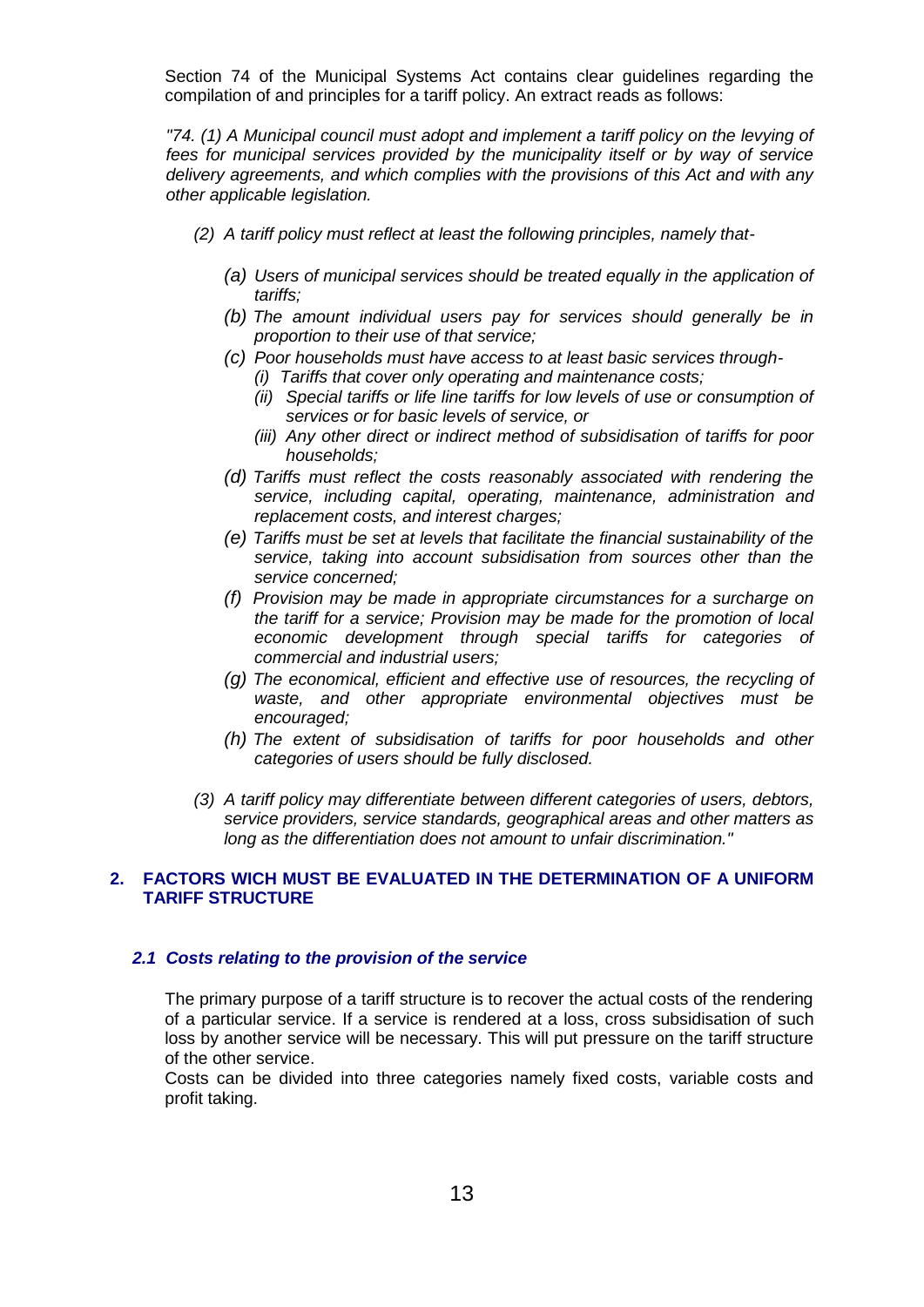- **Fixed costs:** Fixed costs represent those costs that must be paid irrespective of the fact whether or not a user makes use of the service for example salaries, loan costs etcetera.
- **Variable costs:** Variable costs relate directly to consumption and it differs according to the use of, for instance, chemicals and the decrease or increase in maintenance costs. However, there is always a fixed cost element present in variable costs, but it is very difficult to apply it, except in the provision of electricity.
- **Profit taking:** Profit taking represents that portion which is being levied in exess of the real cost of rendering of a service. In practice there is a delicate balance between profit taking and losses being suffered because budgets are based upon assumptions of use which is also influenced by seasonal and economic circumstances. Profit taking can be manipulated in the process to maximise affordability of the total account of a user.

#### <span id="page-13-0"></span>*2.2 Socio- economic factors and the ability of users to pay*

Local Governments in general, including Merafong City Local Municipality, are currently paralysed as a result of a lack of cash flow due to non-payment of services.

One of the main reasons for non-payment is the fact that tariff structures do not provide for the socio-economic circumstances of communities. Progress has been made to a large extent in the case of Merafong City Local Municipality with the installation of pre-paid electricity meters as well as the implementation of the provision of 6 kiloliters free basic water for indigent cases. Pre-paid meters must, however, be utilised more effectively to recover the costs of economic services by means of levying of the user account.

Users can be divided into the following categories:

- $\triangleright$  Users who are incapable to make any contribution towards the consumption of services and who are fully subsidised;
- $\triangleright$  Users who are able to afford a partial contribution and who are partially subsidised only; and
- $\triangleright$  Users who can afford the services in total.

It is important to identify these categories and to plan the tariff structures accordingly. Subsidies are currently derived from two sources namely:

- Contributions from National Government: National Government makes an annual contribution, which is primarily based on information obtained from Statistics South Africa by means of census surveys. If this contribution is judiciously utilised it will subsidise all indigent households who qualify in terms of the Council policy.
- $\triangleright$  Contributions from own funds: The Council can, if the contribution of National Government is insufficient, provide in its own operational budget for such support. Such action will in all probability result in increased tariffs for the larger users. Any subsidy must be made known publicly.

In the case of Merafong City Local Municipality services for indigent households are currently fully subsidised from contributions made by National Government only.

The tariff structure can be compiled as follows to make provision for subsidisation: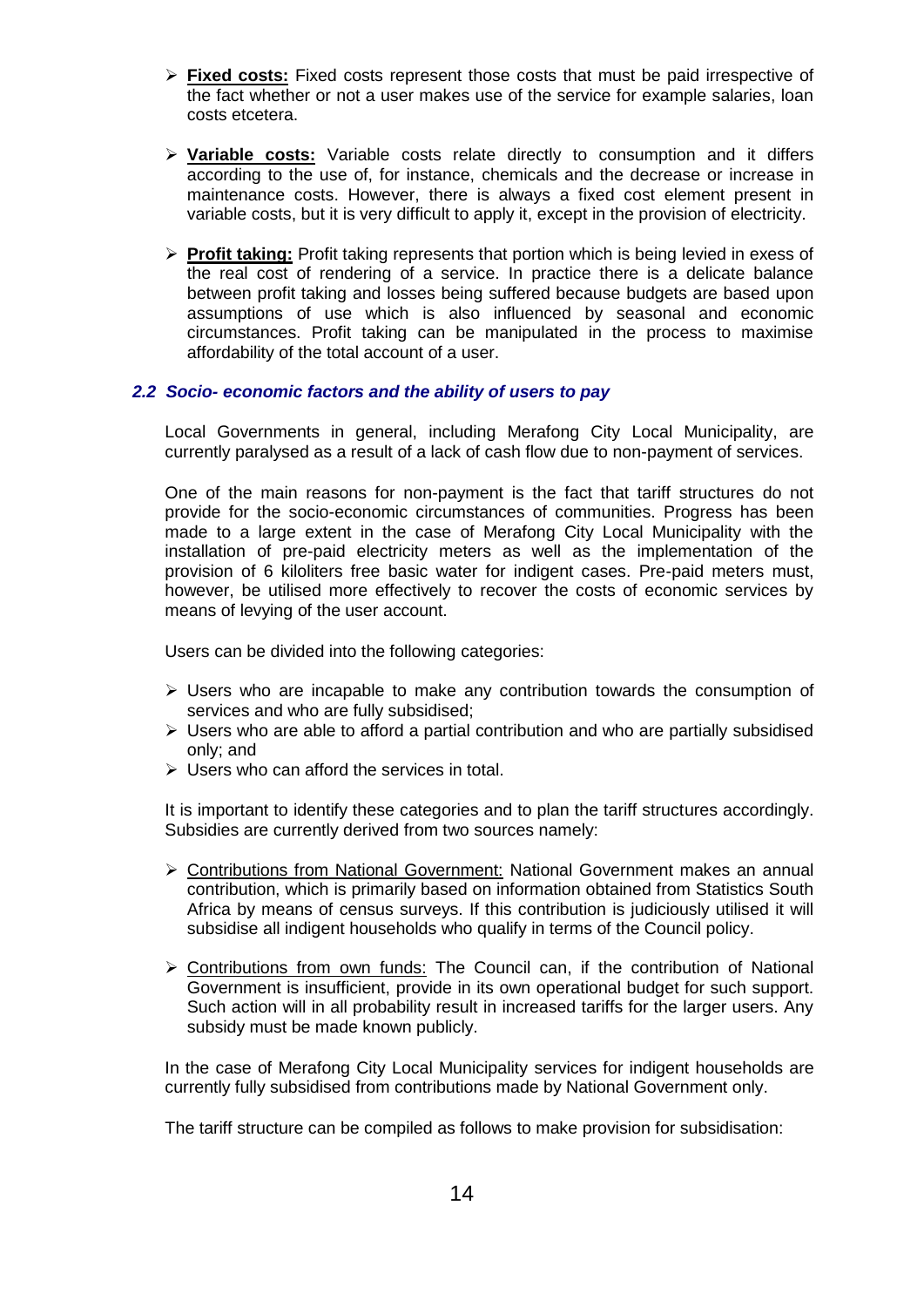- Totally free services (within limits and guide lines);Lower tariffs for users who qualify in terms of particular guide lines for example to recover the operational costs of the service only; and
- $\triangleright$  Full tariff payable with a subsidy that is transferable from sources as mentioned above.

In the case of Merafong City Local Municipality the following principles are proposed:

- Free minimum water **(6 kiloliters per month)** with effect from **1 July 2004** for indigent consumers whereof the extent is annually determined during the adoption of the operational budget;
- Free distribution of electricity **(50 units per month)** with effect from **1 July 2004** for indigent consumers whereof the extent is annually determined during the adoption of the operational budget; and
- $\triangleright$  Subsidy to all indigent households that qualify in terms of the Council's current indigent policy in respect of basic charges.

#### <span id="page-14-0"></span>*2.3 Historical and future user patterns*

It is important to keep proper consumption statistics for the purpose of determining tariffs. Consumption determines tendencies, which ultimately have an influence on tariffs within a structure. Provision should be made in the process for growth and seasonal use, as well as for unforeseen events that might have an impact on tariffs.

#### <span id="page-14-1"></span>*2.4 User groups*

Users are traditionally divided into groups as follow:

- > Households;
- > Businesses;
- $\triangleright$  Industries/Bulk consumers:
- $\triangleright$  Schools and hostels:
- $\triangleright$  Institutions that are directly subsidised for example retirement homes, etcetera.

A continuous effort is made to group together those users who have more or less the same access to a specific service.

#### <span id="page-14-2"></span>*2.5 GRAP (Generally Recognised Accounting Practise)*

A totally new concept of cost allocations regarding the allocation and financing of assets is introduced with the implementation of GRAP. The making of internal loans from statutory funds will no longer be allowed if such funds do not have sufficient cash. It was therefore necessary for Council to develop a policy relating to contributions to these statutory funds.

The contributions will be carried as a liability against the cost account concerned and it will therefore be accommodated as fixed costs in the tariffs. It is also important that these contributions in the form of cash be kept in separate accounts and be utilised for the intended purpose only.

GRAP further views the actual cost of capital as depreciation of assets (cost of use) and not as loan costs. In view of the fact that depreciation has direct cash implications it will also influence tariff structures?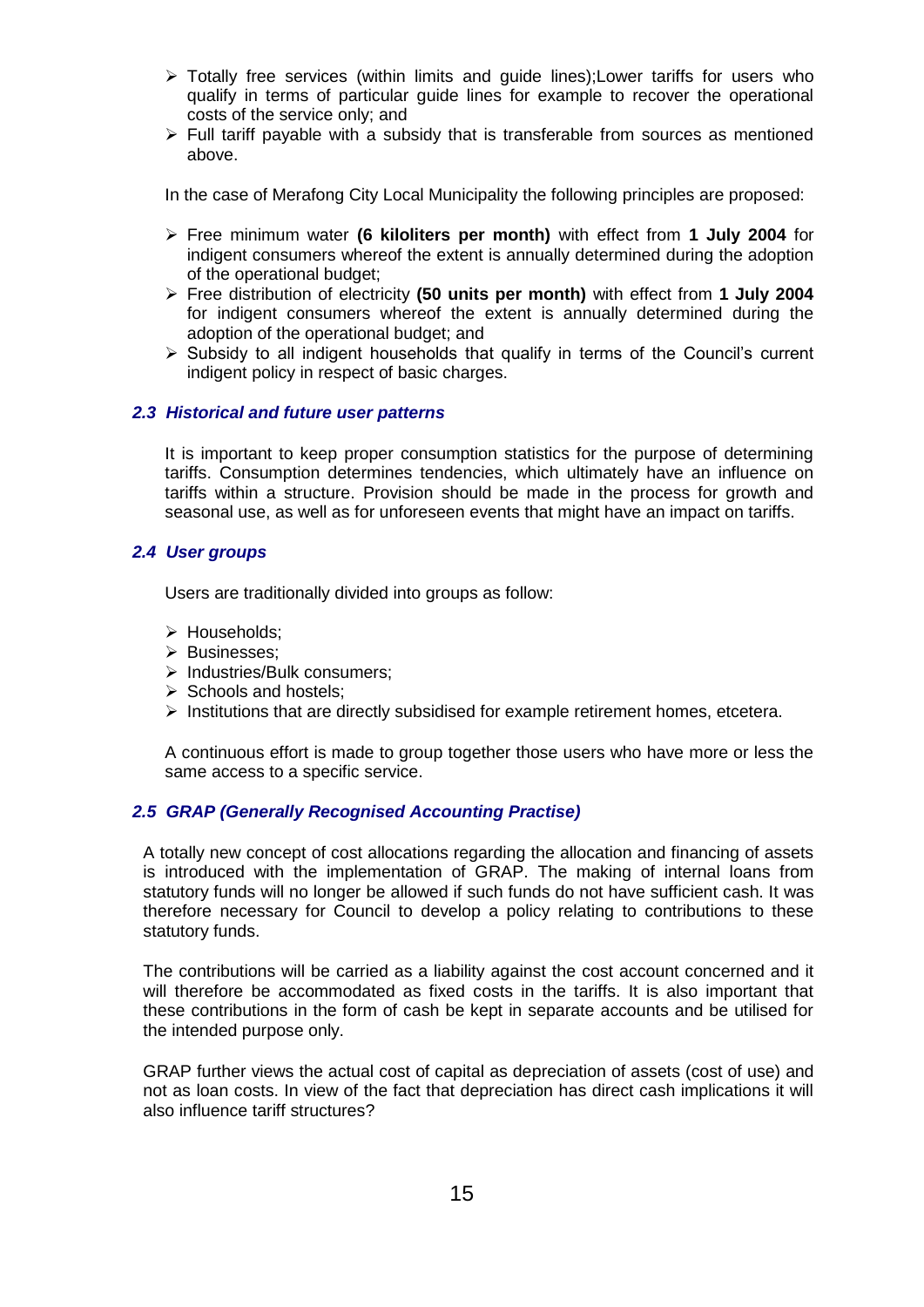## <span id="page-15-0"></span>**3. PROPOSED TARIFFS FOR VARIOUS SERVICES**

It is essential that a compromise be reached between the following needs with the determination of a tariff structure:

- $\triangleright$  The need to reflect costs as accurately as possible in order to achieve cost effectiveness;
- $\triangleright$  The need to ensure equality and fairness between user groups:
- $\triangleright$  The need for a practically implementable tariff;
- $\triangleright$  The need to use appropriate metering and provisioning technology;
- $\triangleright$  The need for an understandable tariff; and
- $\triangleright$  The user's ability to pay.

Taking into consideration the abovementioned points the tariff structure of the following services are discussed:

- 3.1 Electricity;
- 3.2 Water;
- 3.3 Refuse Removal;
- 3.4 Sewerage, and
- 3.5 Property Rates.

## <span id="page-15-2"></span><span id="page-15-1"></span>*3.1. Electricity*

## **3.1.1 Cost structure for electricity**

A cost structure for electricity consists of three basic components as discussed below.

- $\triangleright$  Fixed costs: It represents that portion of expenses that must be incurred irrespective of the fact whether or not any electricity has been sold, for example the salary of staff who have been appointed permanently with specific tasks relating to the provision of electricity, costs of capital and insurance that is payable in respect of the infra-structure. These costs must be recovered whether any electricity is used or not. The costs are therefore recovered by means of a fixed levy per period (normally on a monthly basis) in order to ensure that these costs are covered.
- $\triangleright$  Variable costs: It relates to the physical provision of electricity according to demand and must be financed by means of a unit tariff which is payable per kilowatt electricity consumed.
- Profit taking: It goes with a *pro rata* increase in the fixed levy and unit tariffs after provision has been made for costs.

The principle of basic levies and a kilowatt per hour tariff for electricity are determined by the cost structure.

## <span id="page-15-3"></span>**3.1.2 Tariff structures**

The block structure as previously implemented by Merafong City Local Municipality was restructured in order to simplify tariff calculations for consumers as well as council. The new structure is illustrated below.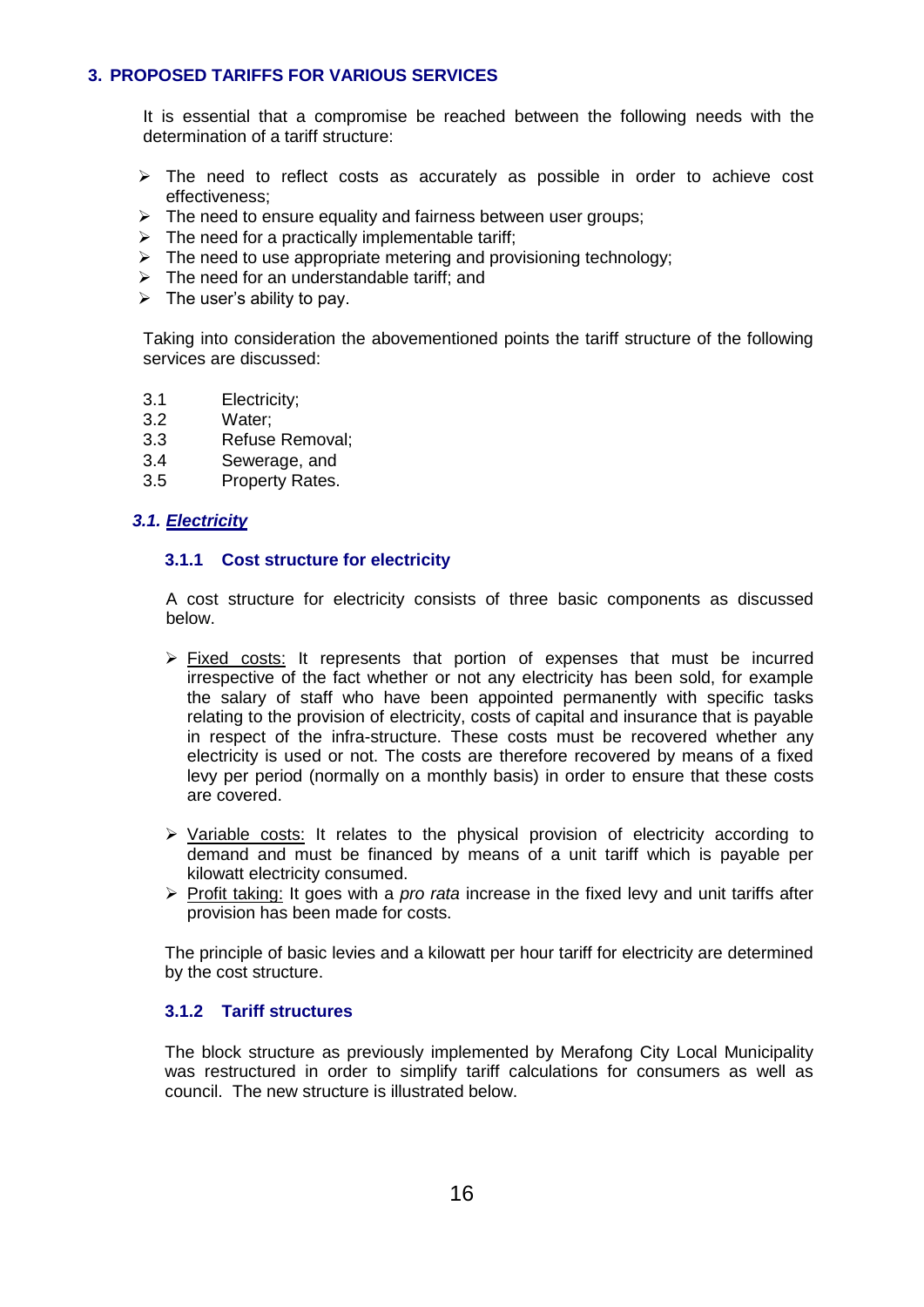| DOMESTIC TARIFFS (IBTs) |               |               |               | COMMERCIAL 2000 kWh |              |         | <b>INDUSTRIAL</b> |
|-------------------------|---------------|---------------|---------------|---------------------|--------------|---------|-------------------|
| Domesti                 | Domestic      | Domestic      | Domestic      | Prepaid             | Conventional | 43800   | kWh               |
|                         | <b>Block2</b> | <b>Block3</b> | <b>Block4</b> |                     |              | (c/kWh) |                   |
| <b>Block1</b>           | $(51 -$       | $(351 - 60)$  | kWh<br>>600   |                     |              |         |                   |
| $(0 - 50)$              | 50kWh)        | kWh.          | (c/kWh).      |                     |              |         |                   |
| kWh)                    | (c/kWh)       | (c/kWh)       |               |                     |              |         |                   |
| (c/kWh)                 |               |               |               |                     |              |         |                   |

Various tariff structures exist for electricity as explained below.

|                                             | <b>Components for determination of a tariff</b> |                |                        |                  |  |  |
|---------------------------------------------|-------------------------------------------------|----------------|------------------------|------------------|--|--|
| Name of tariff                              | <b>Fixed costs</b><br>(Rand/month               | Energy<br>levy | Time of<br>consumption | Capacity<br>levy |  |  |
|                                             |                                                 | (Cent/kWh      | energy levy            | (Rand/kV         |  |  |
| Single-leg energy                           |                                                 |                | (Cent/kWh)             | A)               |  |  |
| consumption ("lifeline<br>tariff")          |                                                 | X              |                        |                  |  |  |
| Two-leg tariff                              | x                                               | X              |                        |                  |  |  |
| Two-leg time-of-<br>consumption tariff      | X                                               |                | X                      |                  |  |  |
| Three-leg tariff                            |                                                 | X              | X                      | X                |  |  |
| Three-leg time-of $-$<br>consumption tariff |                                                 | X              | x                      | X                |  |  |
| <b>Special tariff</b>                       |                                                 |                |                        |                  |  |  |

The types of users are of such a nature in respect of Merafong City Local Municipality that the implementation of all the above tariff structures is not needed. The following three tariff structures were basically used for the determination of tariffs:

- $\triangleright$  Single-leg energy consumption ("lifeline tariff") adapted for users with pre-paid meters;
- $\triangleright$  Two-leg tariff; and
- $\triangleright$  Three-leg tariff.

Above-mentioned tariff structures are discussed in more detail hereunder.

**Single-leg energy consumption.** A basic charge is used for household consumers, Flats, businesses, schools and bulk consumers.

**Two-leg tariff.** This tariff will basically apply to all consumers with conventional meters, excluding bulk consumers. A distinction in regard to the basic levy is made between businesses and household consumers whilst the cost of energy consumption is the same.

**Three-leg tariff.** This tariff applies primarily to bulk (KVA) consumers.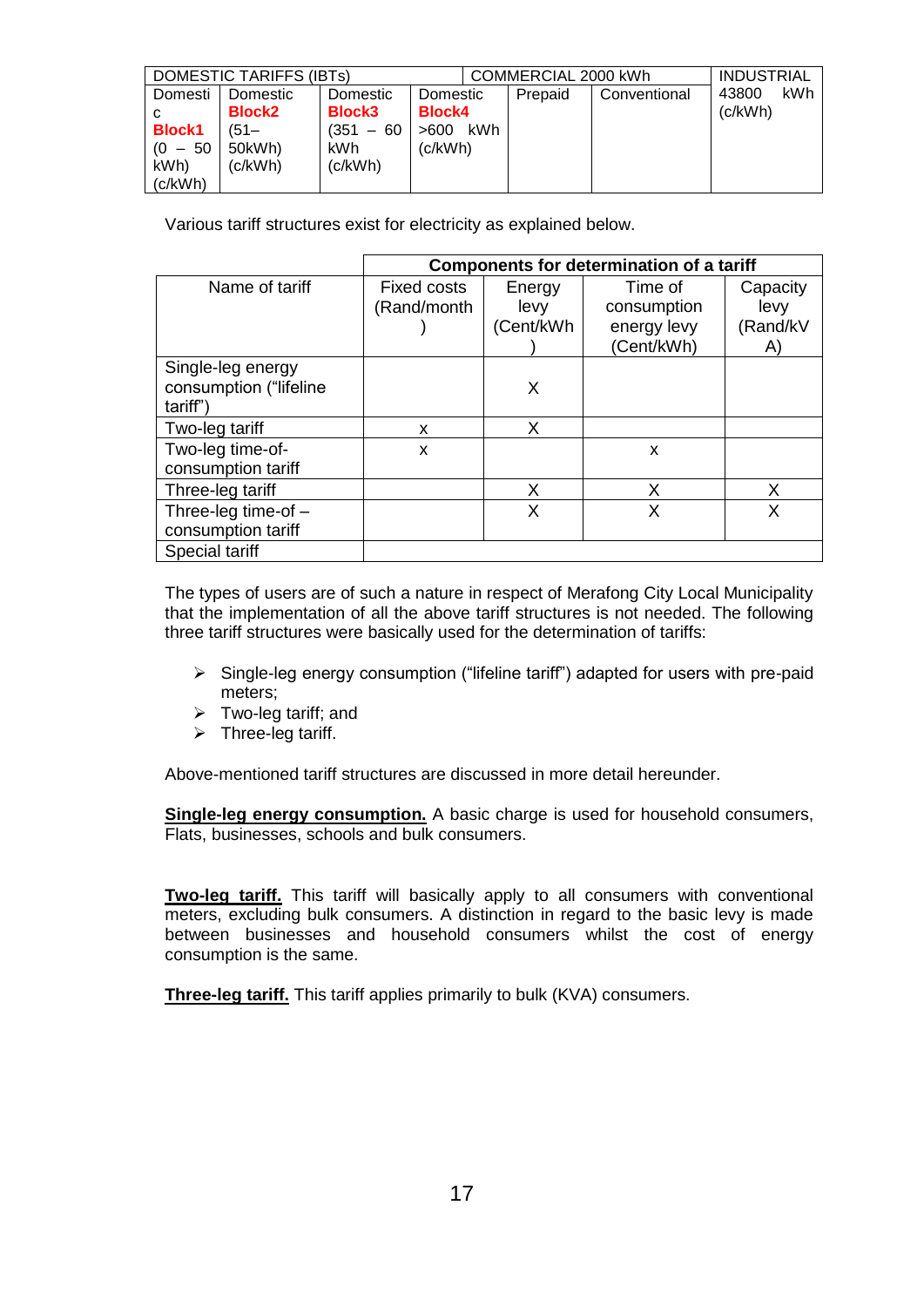## <span id="page-17-0"></span>**3.1.3 Proposed tariffs**

The proposed tariffs are contained in Annexure A. It is proposed that indigent consumers will receive free electricity to the value of **50 units** per account holder per month from **1 July 2004**.

The cost to supply indigent consumers with an amount of free electricity will be as follow:

**Indigents** 50 Units @ R1.3841 x 2300 consumers x 12 months R1 910 058 Electricity basic charge =  $R115.83$  X 2300x12 months  $R3 196 908$ 

The average calculated distribution losses up to end **February 2022** amounts to **45.08%,** whereas the norm is between10% and 14%. However, it has to be noted that this calculation excludes the free electricity allocation.

The proposed tariff increase is **10.00%** for the **2022/2023** financial year.

An availability charge will be levied on vacant stands in the city. The availability charge will be in line with the basic charge of the zoning of the stand.

## <span id="page-17-2"></span><span id="page-17-1"></span>*3.2 Water*

## **3.2.1 Cost structure for water**

A cost structure for water consists of three basic components as explained below.

 $\triangleright$  Fixed costs: It represents that portion of expenses that must be incurred irrespective of the fact whether or not any water has been sold, for example the salary of staff who have been appointed permanently with specific tasks relating to the provision of water, costs of capital and insurance that is payable in respect of the infrastructure.

These costs must be recovered whether any water is used or not. The costs are therefore recovered by means of a fixed levy per period (normally on a monthly basis) in order to ensure that these costs are covered.

- $\triangleright$  Variable costs: It relates to the physical provision of water according to demand and must be financed by means of a unit tariff which is payable per kilolitre water consumed.
- Profit taking: It goes with a *pro rata* increase in the fixed levy and unit tariffs after provision have been made for costs.

The principle of basic levies and a kilolitre tariff for water used are determined by the cost structure.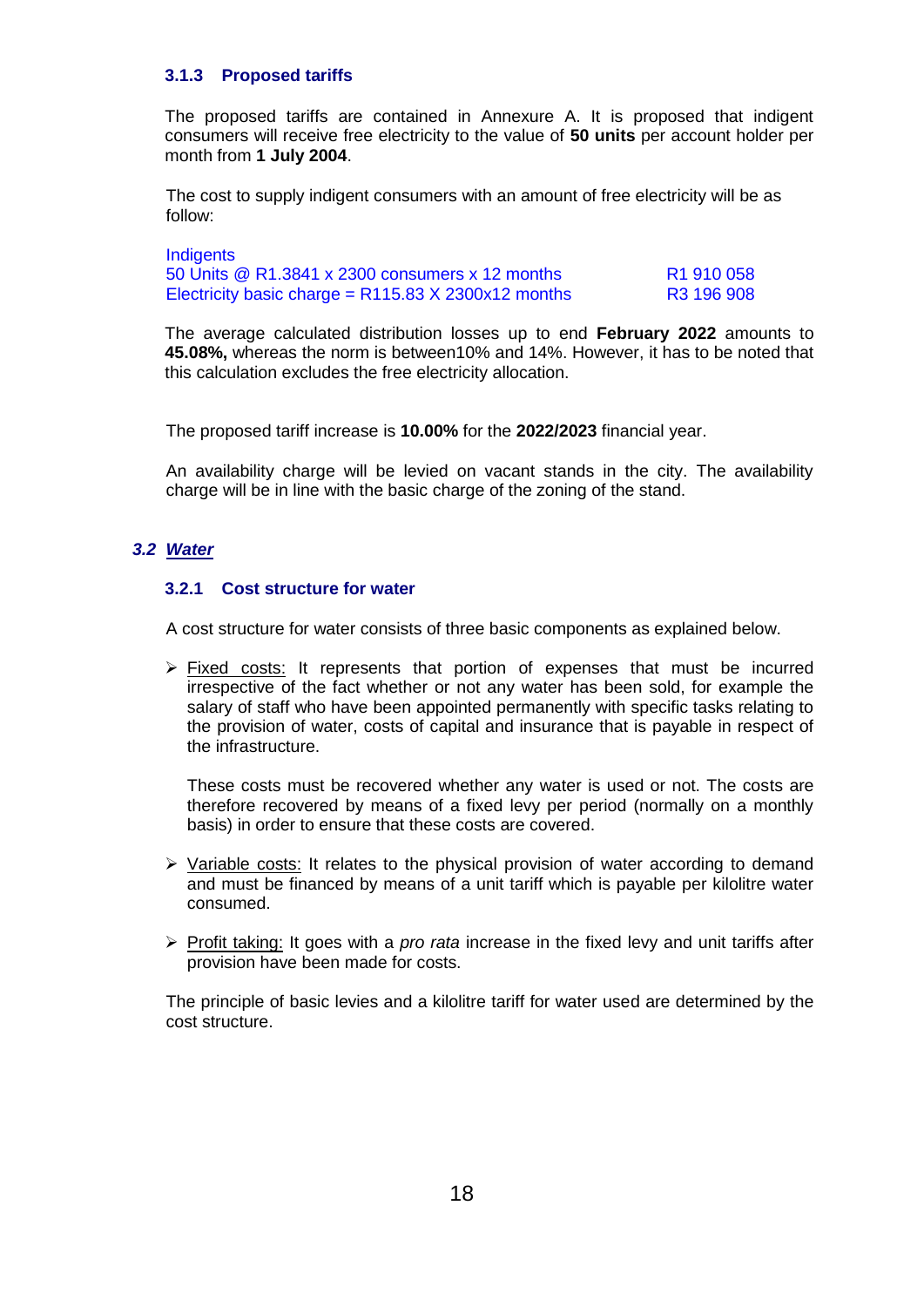## <span id="page-18-0"></span>**3.2.2 Tariff structures**

The block structure as previously implemented by Merafong City Local Municipality was restructured in order to simplify tariff calculations for consumers as well as council. The new structure is illustrated below.

| <b>Residential</b>                                               | <b>Businesses/</b><br><b>Industrial</b> | <b>Churches/Schools</b><br>Welfare | <b>Mines</b>                     |
|------------------------------------------------------------------|-----------------------------------------|------------------------------------|----------------------------------|
| 0 - 15 kilolitre's<br>$16 - 35$ kilolitre's<br>36-50 kilolitre's | 200 kl and<br>below                     | <b>Special tariff</b>              | Tariff per kiloliter<br>Domestic |
| 51 - Above                                                       | Above 200kl                             |                                    | Operations                       |

## <span id="page-18-1"></span>**3.2.3 Proposed Tariffs**

The proposed tariffs are contained in Annexure A. The first **6 kilolitres** of water is currently supplied free of charge to indigents. It is proposed that this benefit remains tact in.

The annual cost of the above proposal will be as follow:

#### **Indigents**

## **2300 x 6 kiloliters x 12 months x R14.72 R2 437 632**

The average calculated distribution losses amounts to **28.70%,** whereas the norm is between 10% and 15%. However, it has to be noted that this calculation excludes the free water allocation.

Rand Water had increased its tariffs by **8.00%** and availability charge will be levied on vacant stands in the city. The availability charge will be in line with the basic charge of the zoning of the stand.

#### <span id="page-18-3"></span><span id="page-18-2"></span>*3.3 Refuse Removal*

.

#### **3.3.1 Introduction**

The cost to supply indigent consumers with an amount of free refuse will be as follow:

**Indigents** 2300 x 213.23 x12 months R5 885 148

#### <span id="page-18-4"></span>**3.3.2 Proposed tariffs**

The proposed tariffs are contained in Annexure A. Council are rolling out a 240 litre bin system. It was resolved that council will subsidise the bins, but that the consumers will be levied with an additional R20.00 per month for twelve months. The bins will be the property of the owners and will have to take responsibility for the bins. A further aspect that has a serious influence on solid waste tariffs is the increase in fuel price. The waste management must take into account that it is good practice to maintain a cash-backed reserve to cover the future costs of rehabilitating landfill sites.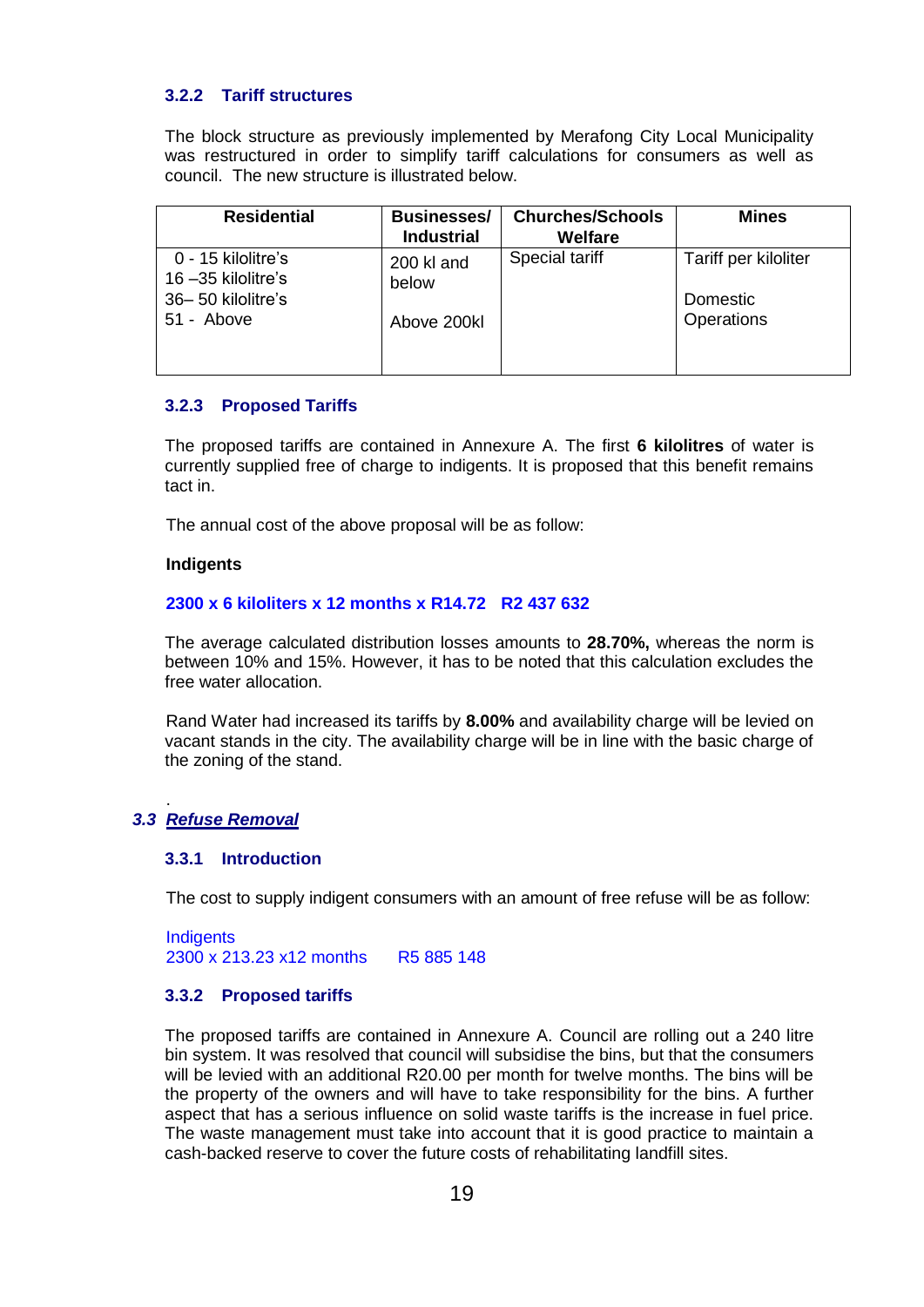## <span id="page-19-1"></span><span id="page-19-0"></span>*3.4 Sewerage*

### **3.4.1 Introduction**

The cost to supply indigent consumers with an amount of free sewerage will be as follow:

| Indigents 2300 x 6kl x6.69 x12 months             | R1 107 864 |
|---------------------------------------------------|------------|
| Sewerage Basic Charge = $R73.01$ X 2300x12 months | R2 015 076 |

## <span id="page-19-2"></span>**3.4.2 Proposed tariffs**

The regulations and guidelines from the department of Water Affairs and Forestry recommends as follows on sanitation tariffs.

- (a) Support the viability and sustainability of sanitation services to the poor.
- (b) Recognize the significant public benefit of efficient and sustainable sanitation services.
- (c) And discourage usage practices that may degrade the natural environment.

It is expensive and unnecessary to measure water borne sewerage at individual households; rather, the sanitation tariff for water borne sanitation systems should be based on water supplied (or water sold).

Sanitation tariffs for Merafong will be based on water usage during the month. Indigent's subsidy will be based on the first six-kilolitre water usage.

The proposed tariffs are contained in Annexure A. The proposed tariff increase is between **6%** for the 2022/2023 financial year.

An availability charge will be levied on vacant stands in the city. The availability charge will be in line with the basic charge of the zoning of the stand.

## <span id="page-19-4"></span><span id="page-19-3"></span>*3.5 Property Rates*

## **3.5.1 Introduction**

The tariff increases for the past 3 years were as follow:

| 2019/2020 | 6% |
|-----------|----|
| 2020/2021 | 4% |
| 2021/2022 | 4% |
| 2022/2023 | 4% |

## <span id="page-19-5"></span>**3.5.2 Proposed Tariffs**

The proposed tariffs are contained in Annexure A. Calculations for tariff increases were based on the new valuation roll.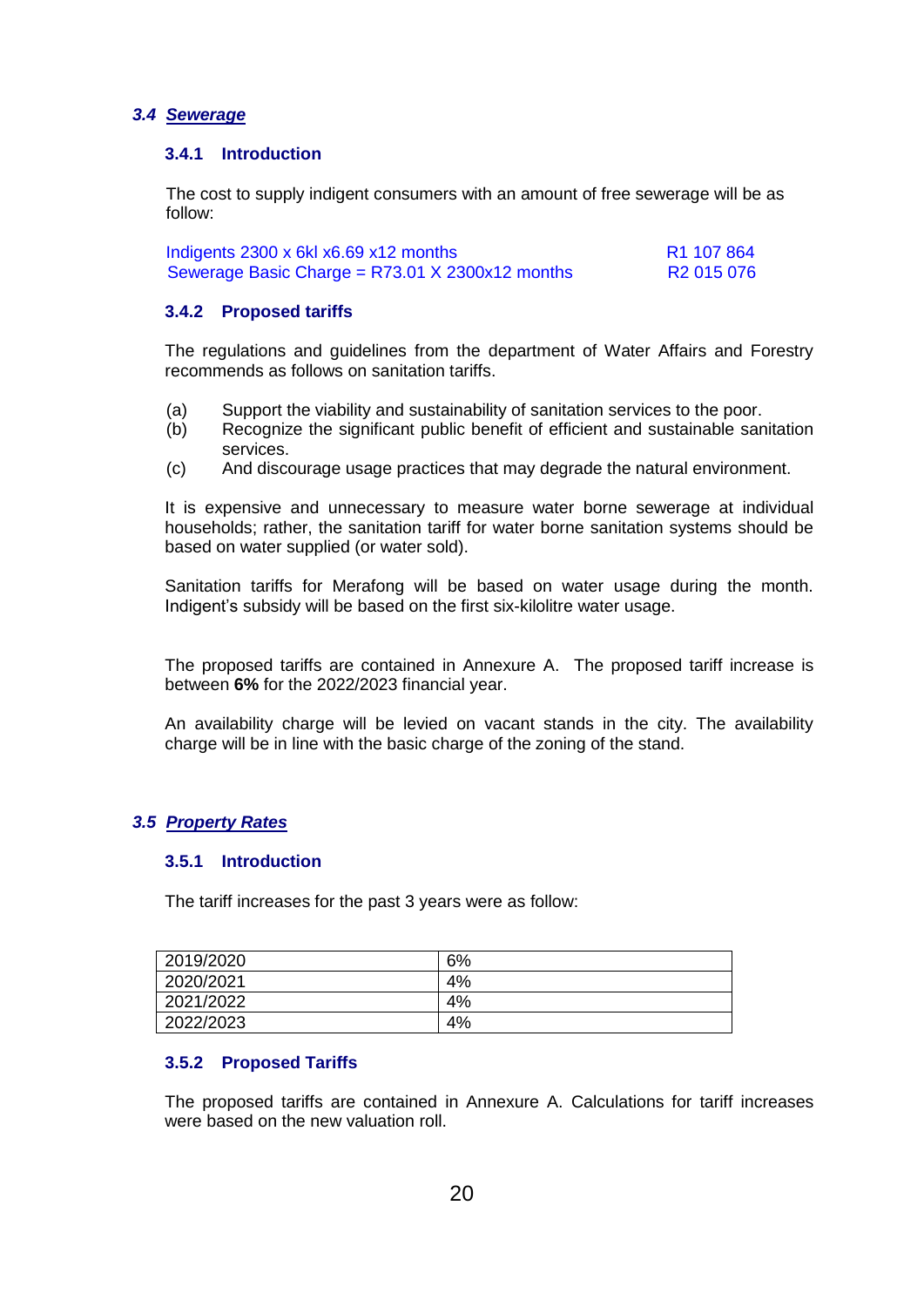## **3.5.3 Rebates**

| Municipal properties        | 0151 | 100%       | 100%       |
|-----------------------------|------|------------|------------|
| <b>Residential Rebate</b>   | 0141 | 100 000    | 100 000    |
| <b>Pensioners Discount</b>  | 0160 | 0-100%     | 0-100%     |
| <b>Residential discount</b> | 0150 | 0%         | 0%         |
| Agricultural rebate         | 0143 | 100 000.00 | 100 000.00 |
| PBO rebate                  |      | 80%        | 80%        |
| PSI rebate                  | 0152 | 30%        | 30%        |
| Government rebate           | 0154 | 20%        | 20%        |
|                             |      |            |            |

## <span id="page-20-0"></span>**4. CONCLUSION**

.

An increase in tariffs of **10.00%** for electricity, and **8.00%** for water and **6%** for other services are proposed. In order to comply with guidelines from National Government in respect of affordability and delivery of free basic services, tariffs were subsidised from the Equitable Share allocation. **6Kl** free water and **50KWh** free Electricity to indigent consumers have also been provided for within the tariff calculations.

Council will implement a 240 litre bin system for refuse removal from 2010.2011. Council will subsidize the bins, but it will be required from the consumers to pay R20.00 per month for twelve months to offset a portion of the costs. The bins will be the property of the owners.

Property owners are purchasing vacant stands and do not develop them. Council are responsible for the cleaning of the stands.

An availability charge will be levied on all vacant stands in relation to Electricity Water and Sewerage in line with the zoning of the stands.

We believe that the proposed tariffs will significantly contribute in restoring the financial stability of the Merafong City Local Municipality.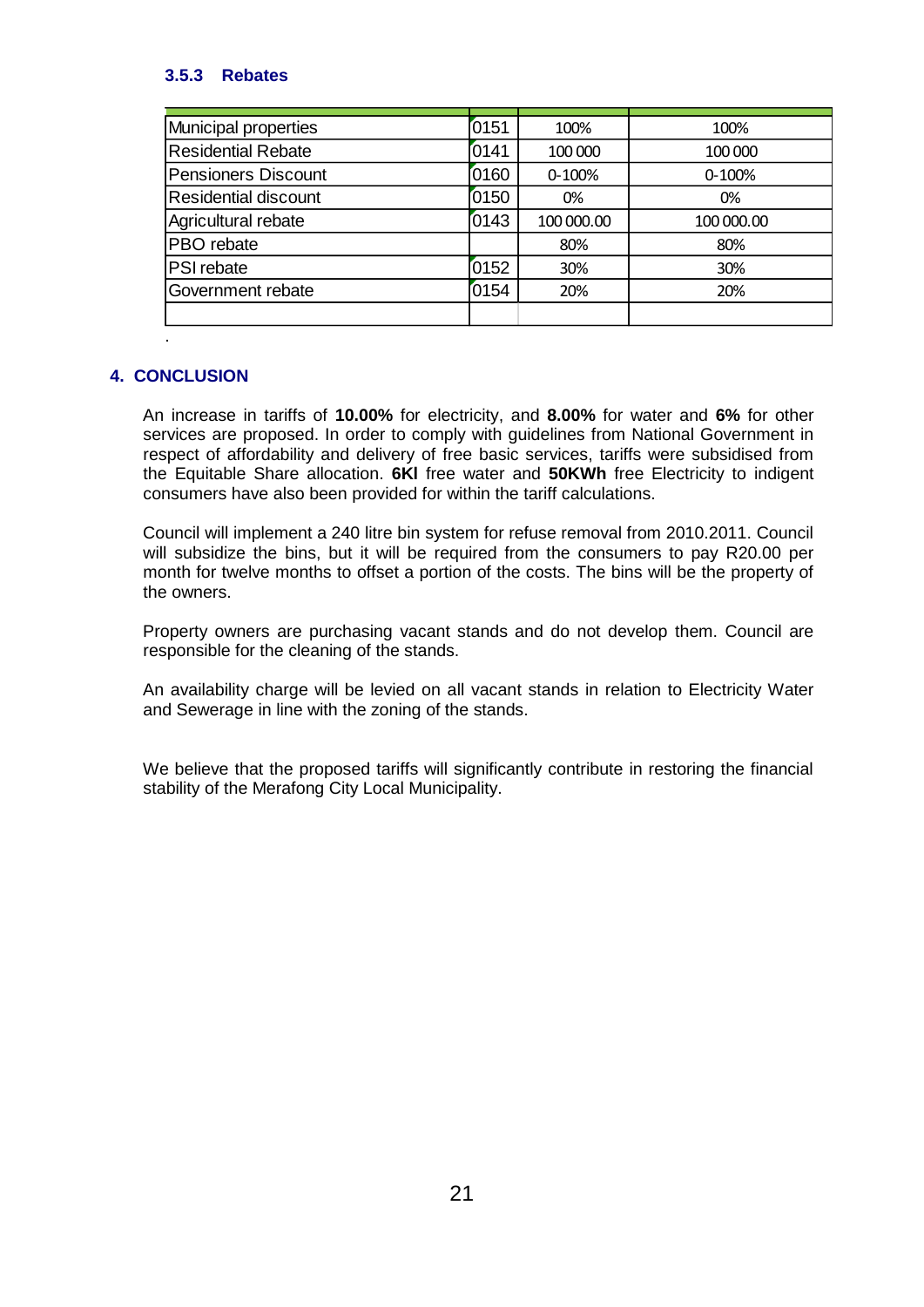## **PROPOSED TARIFFS -ELECTRICITY**

## **INTRODUCTION**

Electricity purchases were adjusted with **10.00%,** which is in line with the increase from the NERSA.

# **PROPOSED ELECTRICITY TARIFFS**

|                                       |            | Proposed Tariff Structure - Merafong City Local Municipality |                             |                                       |  |
|---------------------------------------|------------|--------------------------------------------------------------|-----------------------------|---------------------------------------|--|
| <b>Tariff Category</b>                |            |                                                              | <b>TARIFFS</b><br>2021'2022 | 10.00%<br><b>TARIFFS</b><br>2022'2023 |  |
|                                       |            |                                                              |                             |                                       |  |
| 1. Domestic                           |            |                                                              |                             |                                       |  |
| <b>Basic Charge</b>                   | 0205       |                                                              | 105.3000                    | 115.8300                              |  |
| Elec sales private                    | 0203       |                                                              |                             |                                       |  |
| Energy Charge (Conventional)          | 0270/'0271 | Block 1 (0 - 50kWh)                                          | 1.2583                      | 1.3841                                |  |
|                                       |            | Block 2 (51 - 350kWh)                                        | 1.6179                      | 1.7797                                |  |
|                                       |            | Block 3 (351 - 600kWh)                                       | 2.2771                      | 2.5048                                |  |
|                                       |            | Block 4 (above 600kWh)                                       | 2.6816                      | 2.9498                                |  |
| <b>Energy Charge (Prepaid)</b>        | 0290       | Block 1 (0 - 50kWh)                                          | 1.2583                      | 1.3841                                |  |
|                                       |            | Block 2 (51 - 350kWh)                                        | 1.6179                      | 1.7797                                |  |
|                                       |            | Block 3 (351 - 600kWh)                                       | 2.2771                      | 2.5048                                |  |
|                                       |            | Block 4 (above 600kWh)                                       | 2.6816                      | 2.9498                                |  |
|                                       |            |                                                              |                             |                                       |  |
| 2a. Commercial Three Phase (11500KWh) |            |                                                              |                             |                                       |  |
| <b>Basic Charge</b>                   | 0202       |                                                              | 1 176.1100                  | 1 293.7210                            |  |
| <b>Energy Charge</b>                  | 0272       |                                                              | 1.9897                      | 2.1887                                |  |
| *Pre-Paid                             | 0297       |                                                              | 2.4606                      | 2.7067                                |  |
|                                       |            |                                                              |                             |                                       |  |
| 4. Industrial                         |            |                                                              |                             |                                       |  |
| <b>Basic Charge:</b>                  | 0206/'0200 |                                                              | 1707.7800                   | 1878.5580                             |  |
| <b>Energy Charge</b>                  | 0273       |                                                              | 1.4163                      | 1.5579                                |  |
| <b>Demand Charge</b>                  | 0280       |                                                              | 292.1200                    | 321.3320                              |  |
|                                       |            |                                                              |                             |                                       |  |
| 4. Industrial-3%                      |            |                                                              |                             |                                       |  |
| Basic Charge:-3%                      | 0206/'0200 |                                                              | 1707.7800                   | 1878.5580                             |  |
| Energy Charge - 3%                    | 0274       |                                                              | 1.4163                      | 1.5579                                |  |
| Demand Charge -3%                     | 0282       |                                                              | 292.1200                    | 321.3320                              |  |
| 5. Departmental (Own usage)           |            |                                                              |                             |                                       |  |
| Streetlights                          | 0278       |                                                              | 1.4285                      | 1.5714                                |  |
| Council kWh                           | 0275       |                                                              | 1.4285                      | 1.5714                                |  |
| 6. Other                              |            |                                                              |                             |                                       |  |
| <b>Temporary Power</b>                | 0279       |                                                              | 2.3720                      | 2.6092                                |  |
| <b>Adverts &amp; Displays</b>         | 0204       |                                                              | 1.2300                      | 1.3530                                |  |

## **Tariff Type**

Indigent's subsidy will be based on the first **50 KWh** usages and no Domestic Basic charge will be charged to indigents that qualify in accordance with council's indigent policy. A basic charge in line with the zoning of the stand will be charged on all vacant land.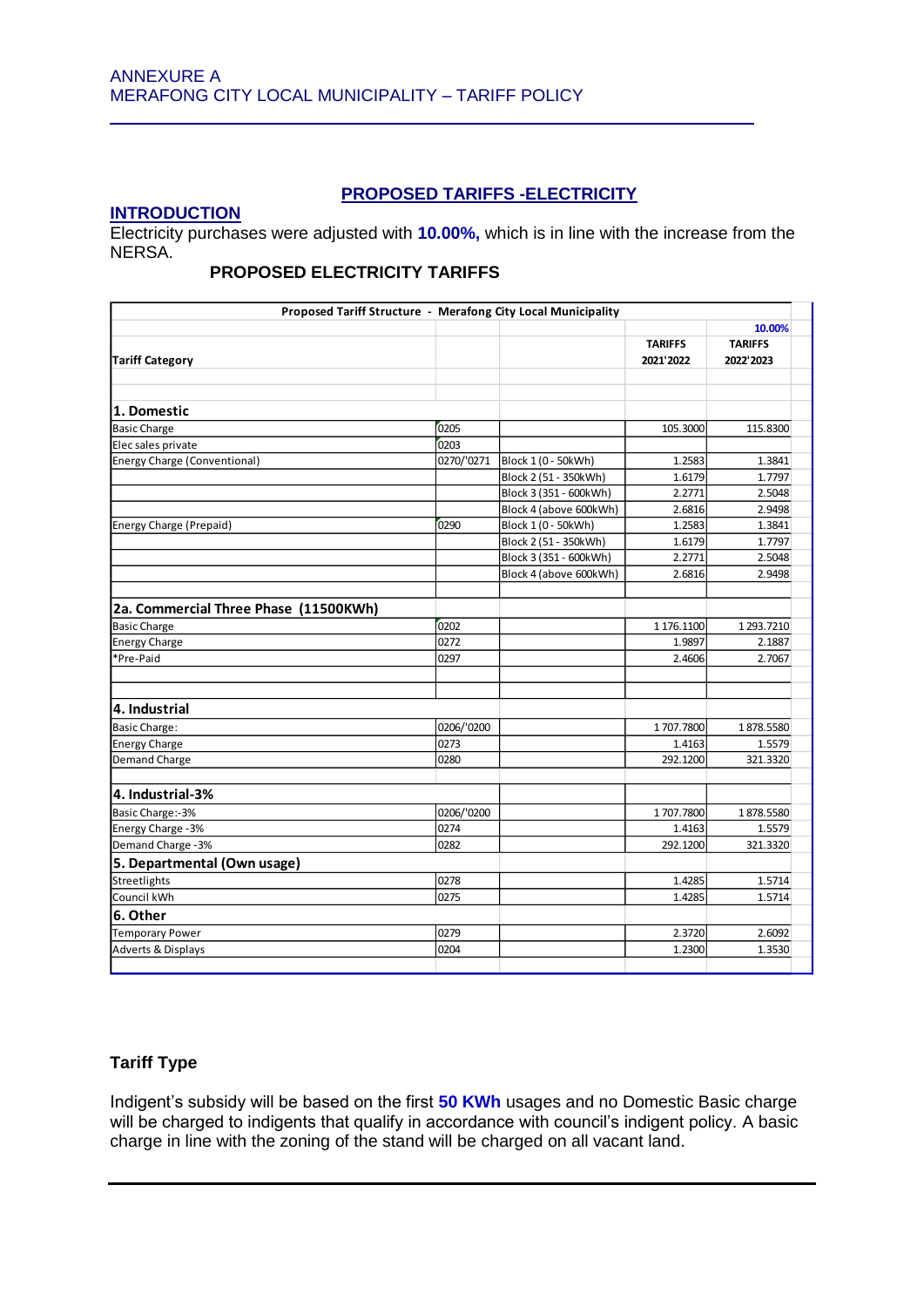# **PROPOSED TARIFFS -WATER**

## **INTRODUCTION**

Tariff code **Approved 2021-2022 Proposed 2022-2023 Percentage increase** Informal Settlement **new** new 1 6.00 8% Prepaid water 0 – 6 kiloliters 14.72 13.63 14.72 15.00% Prepaid water 7-15 kiloliters 16.50 17.82 8.00% Prepaid water 16 – 35 kiloliters 21.93 21.93 23.68 23.68 Prepaid water 36 – 50 kiloliters 36 – 36.08 38.97 38.00% Prepaid water > 50kiloliters and the set of the set of the 46.59 50.31 8.00% Residential 0 – 6 kiloliters | 13.63 | 14.72 | 8.00% Residential 7 – 15 kiloliters 16.50 16.50 17.82 8.00% Residential 16-35 kiloliters 21.93 23.68 8.00% Residential 36-50 kiloliters 36.08 38.97 8.00% Residential 50 kiloliters and above 46.59 50.31 8.00% 200 Kiloliters and below  $\begin{array}{|c|c|c|c|c|c|} \hline &36.47 &39.39 & &8.00\% \hline \end{array}$ Above 200 Kiloliters | 46.59 50.31 8.00% 200 Kiloliters and below  $\begin{array}{|c|c|c|c|c|c|} \hline &27.28 & 29.46 & 8.00\% \hline \end{array}$ Above 200 Kiloliters | 46.59 50.31 8.00% Old Age Homes and Services Centre for the age 18.36| 19.83| 8.00% Departmental 0374 24.10 26.03 7.90% Mines Domestic **24.68** 26.65 8.00% Mines Operations **1988** 24.68 26.65 8.00% Availability Charge **120 and 131 and 131 and 131 and 131 and 131 and 131 and 131 and 131 and 131 and 131 and 131 and 131 and 131 and 131 and 131 and 131 and 131 and 131 and 131 and 131 and 131 and 131 and 131 and 131 and 1** Vacant Stands - Residential 93.36 100.83 8.00% Availability Charge **120 and 1318** 0376 Vacant standsbusiness | 93.36 100.83 8.00% 0390 Business and Industrial Special Consumers (Schools, Churches and welfare organisations) 0372 0373 0370/0371

Rand Water increased the water tariff by an average of **8.00%.**

## **Indigent Consumers**

Indigent's subsidy will be based on the first six-kilolitre water usage at **14.72** per kilolitre to indigents that qualifies in accordance with council's indigent policy.

## **Note**:

In line with National Treasury recommendation it's recommended that domestic consumers that use more than 35 kiloliters and business that use more than 200 kiloliters must be penalised.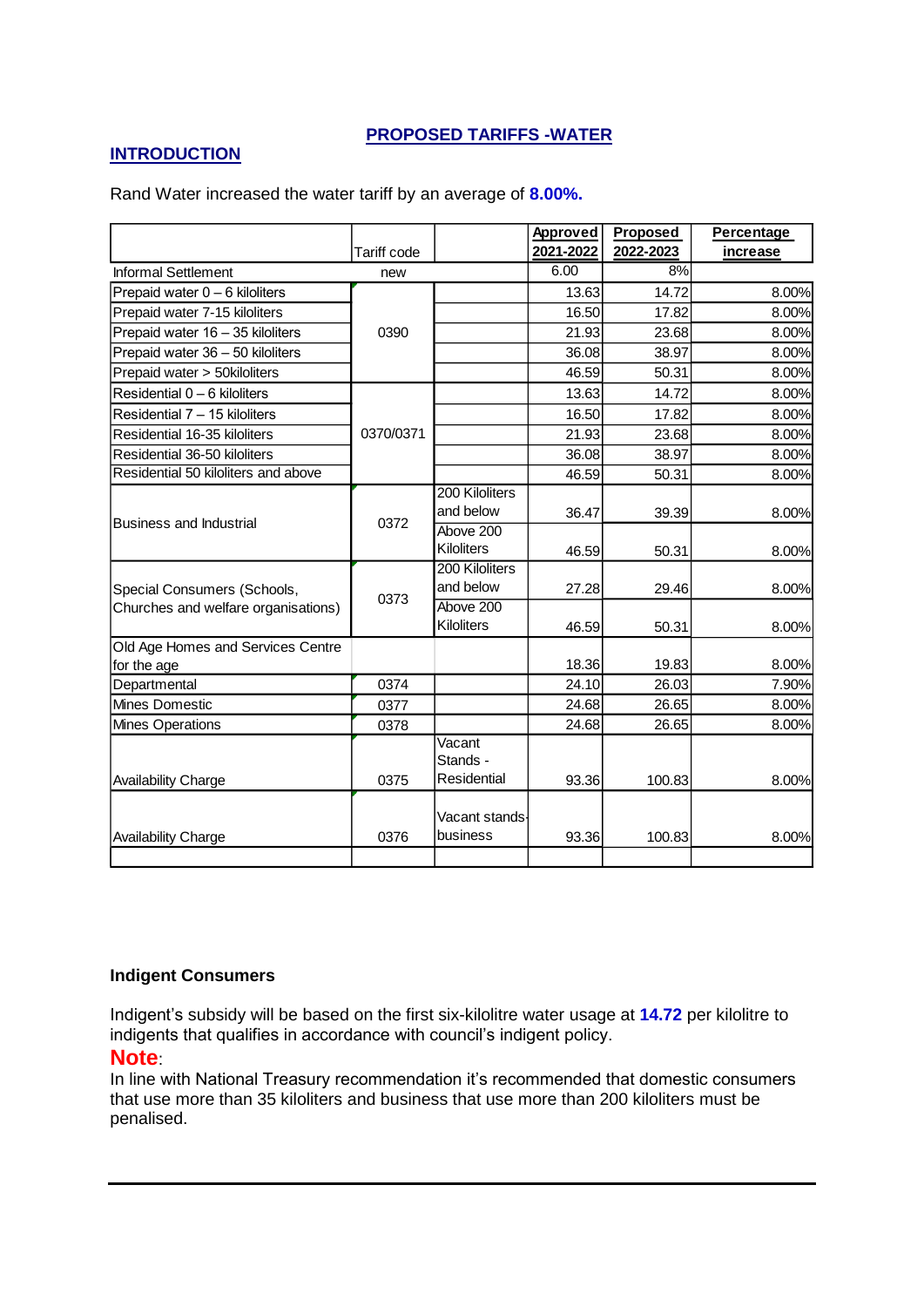# **3. PROPOSED REFUSE REMOVAL TARIFFS INTRODUCTION**

Council has proposed an increase of 6**%** in the tariffs for refuse removal for the new financial year 2021'22.

| <b>PROPOSED REFUSE TARIFFS</b>                 |                    |                     |               |                     | 6.0%       |
|------------------------------------------------|--------------------|---------------------|---------------|---------------------|------------|
|                                                |                    |                     | <b>Actual</b> | Proposed            |            |
|                                                | <b>Tariff code</b> |                     |               | 2021/2022 2022/2023 | % Increase |
| <b>Residential and Business</b>                | 0500               | 1 bin/week          | 201.16        | 213.23              | 6.00%      |
| <b>Business</b>                                | 0501               | Bin/3 x week        | 525.62        | 557.16              | 6.00%      |
| <b>Business</b>                                | 0502               | Bin/5 x week        | 882.52        | 935.48              | 6.00%      |
| REFUSE DEPT MMH 3 X P.W.                       | 0503               |                     | 6229.59       | 6603.36             | 6.00%      |
| REFUSE DEPT OTHER 1 X P.W. !                   | N <sub>0504</sub>  |                     | 201.16        | 213.23              | 6.00%      |
| Refuse 3 x P.W. Departmental                   | 0505               |                     | 525.62        | 557.16              | 6.00%      |
| MMH (1.75M <sup>3</sup> ) 1x per week          | 0510               |                     | 2530.77       | 2682.62             | 6.00%      |
| MMH (1.75M <sup>3</sup> ) 2x per week          | 0511               |                     | 4386.67       | 4649.87             | 6.00%      |
| MMH (1.75M <sup>3</sup> ) 3x per week          | 0512               |                     | 6229.59       | 6603.36             | 6.00%      |
| MMH (1.75M <sup>3</sup> ) 5x per week          | 0513               |                     | 11291.12      | 11968.59            | 6.00%      |
| Bulk container (30M <sup>B</sup> ) 1x per week | 0520               |                     | 35690.33      | 37831.75            | 6.00%      |
| Bulk container (30M <sup>3</sup> ) 2x per week |                    |                     | 54508.87      | 57779.40            | 6.00%      |
| Bulk container (30M <sup>B</sup> ) 3x per week |                    |                     | 97986.19      | 103865.36           | 6.00%      |
| Bulk container (30M <sup>B</sup> ) 5x per week |                    |                     | 160930.96     | 170586.81           | 6.00%      |
| Temporary service                              |                    | Per Bin             | 95.25         | 100.97              | 6.00%      |
| <b>Bulky waste</b>                             |                    | Per m <sup>3</sup>  | 441.26        | 467.74              | 6.00%      |
| <b>Special Exemption</b>                       |                    | Per m <sup>3</sup>  | 220.63        | 233.87              | 6.00%      |
| Garden services waste                          |                    | LDV/Trailer         | 64.89         | 68.79               | 6.00%      |
| <b>Small Animal Carcasses</b>                  |                    |                     | 171.46        | 181.74              | 6.00%      |
| Bulky garden waste                             |                    | per 6m <sup>3</sup> | 936.00        | 992.16              | 4.00%      |
| <b>Building rubble</b>                         |                    | per m <sup>3</sup>  | 444.12        | 470.77              | 6.00%      |
|                                                |                    | Per Month           |               |                     |            |
|                                                |                    | for twelve          |               |                     |            |
| 240 Litre Bins                                 | 0521               | months              | 34.53         | 36.61               | 6.00%      |

An indigent subsidy of **R213.23** per month will be awarded to indigent consumers who qualify in accordance with council's indigent policy.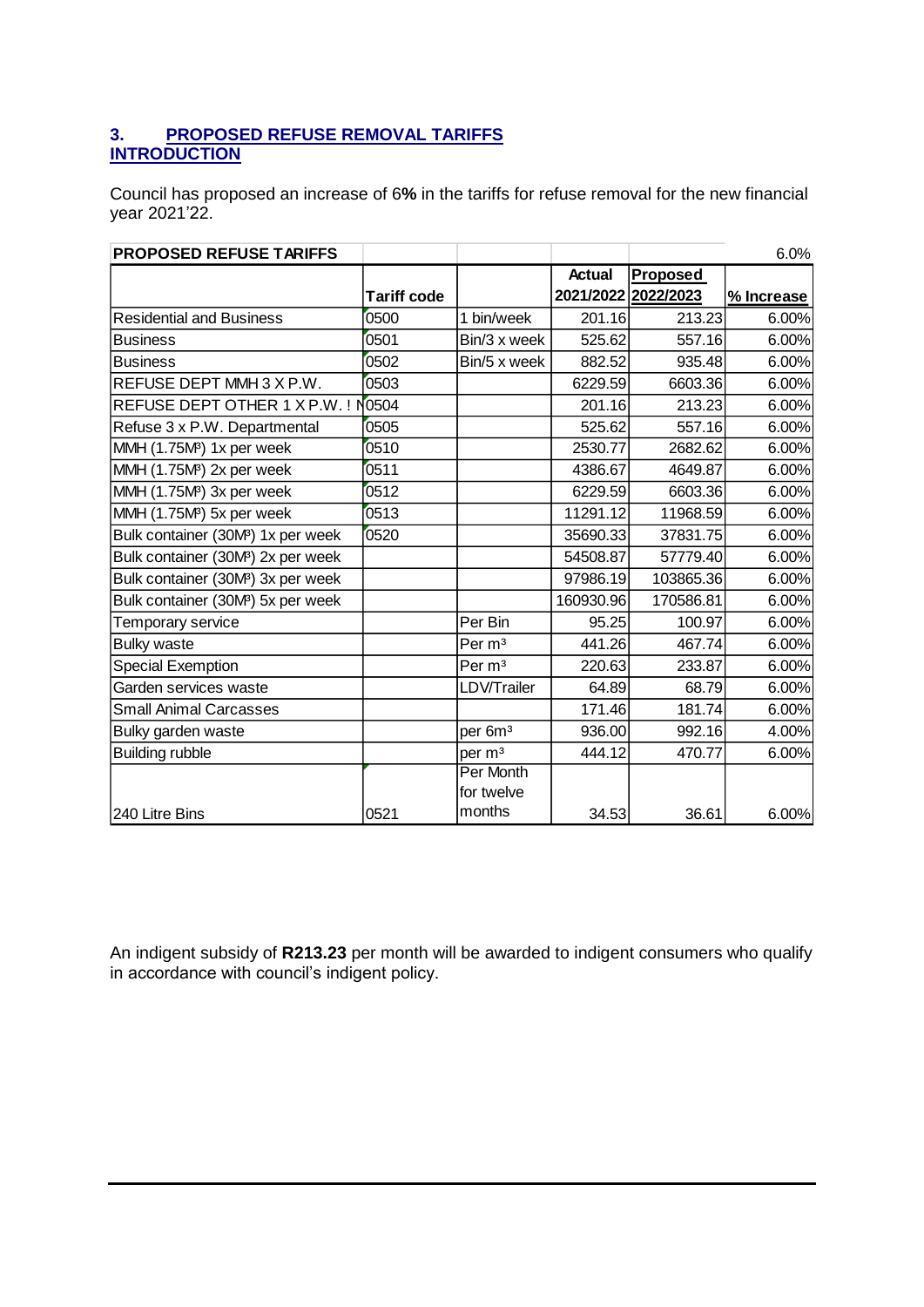# **4. PROPOSED SEWERAGE TARIFFS**

# **INTRODUCTION**

Council has proposed an increase between **8%** for Sewerage Tariff for the new financial year 2021'22.

| <b>PROPOSED SEWERAGE TARIFFS 2022/23</b>                 |                  |                          |           |           |  |
|----------------------------------------------------------|------------------|--------------------------|-----------|-----------|--|
|                                                          |                  |                          |           | 8.00%     |  |
|                                                          |                  |                          | Approved  | Proposed  |  |
|                                                          | Tariff code      | Descriptions             | 2021-2022 | 2022-2023 |  |
| Residential 0-6 kiloliters                               | 0400/'0470/'0471 |                          | 6.19      | 6.69      |  |
| Residential 7-15 kiloliters                              |                  |                          | 6.35      | 6.86      |  |
| Residential 16-35 kiloliters                             |                  |                          | 6.55      | 7.07      |  |
| Residential 36-50 kiloliters                             |                  |                          | 6.79      | 7.33      |  |
| Max 50KL                                                 |                  |                          |           |           |  |
| <b>Pre Paid Water Consumers</b>                          | 0490             |                          | 157.75    | 170.37    |  |
|                                                          |                  |                          |           |           |  |
| <b>Business and Industrial</b>                           | 0402/'0472       | 200 Kiloliters and below | 6.72      | 7.26      |  |
|                                                          |                  | Above 200 Kiloliters     | 7.50      | 8.10      |  |
| Departmental                                             | 0403/'0474       | 200 Kiloliters and below | 6.72      | 7.26      |  |
|                                                          |                  | Above 200 Kiloliters     | 7.50      | 8.10      |  |
| Special Consumers (Schools, Churches Welfare             |                  |                          |           |           |  |
| organisations; Old Age home)                             | 0473             | 200 Kiloliters and below | 6.37      | 6.88      |  |
|                                                          |                  | Above 200 Kiloliters     | 6.79      | 7.33      |  |
| Basic Charge Pre-Paid Water Consumers                    | 0490             |                          | 161.20    | 174.10    |  |
| Basic Charge (Payable by property owner)                 | 0470             |                          | 67.60     | 73.01     |  |
| Basic Charge - Vacant Stands (Availability charge [0475] |                  |                          | 83.20     | 89.86     |  |

# **DETERMINATION OF ASSESSMENT RATES**

# **PROPOSED ASSESSMENT RATES TARIFFS**

| <b>Proposed Tariff Structure - Merafong City Local Municipality</b> |               |                            |                  |                             |                 |  |  |
|---------------------------------------------------------------------|---------------|----------------------------|------------------|-----------------------------|-----------------|--|--|
| Rates                                                               |               |                            |                  |                             |                 |  |  |
| <b>RATES TARIFF'S</b>                                               |               | <b>Approved</b><br>2021/22 |                  | <b>Proposed</b><br>2022/23  |                 |  |  |
| <b>Category</b>                                                     | <b>Tariff</b> | <b>Rate c in R</b>         |                  | <b>Increase Rate c in R</b> | <b>Increase</b> |  |  |
| Residential                                                         | 0141          | 0.0169                     | 4.0000%          | 0.0176                      | 4.00            |  |  |
| Industrial                                                          |               | 0.0411                     | 4.0000%          | 0.0427                      | 4.00            |  |  |
| <b>Business and Commercial</b>                                      | 0140          | 0.0411                     | 4.0000%          | 0.0427                      | 4.00            |  |  |
| Farms - Agriculture                                                 | 0143          | 0.0043                     | 4.0000%          | 0.0045                      | 4.00            |  |  |
| <b>Mines</b>                                                        | 0142          |                            | $0.0530$ 5.0000% | 0.0557                      | 5.00            |  |  |
| <b>PSI/80%</b>                                                      |               | 0.0411                     | 4.0000%          | 0.0427                      | 4.00            |  |  |
| Place of Worship (100% exempt)                                      |               | 0.0411                     | 4.0000%          | 0.0427                      | 4.00            |  |  |
| Roads/Road Reserve                                                  |               | 0.0411                     | 4.0000%          | 0.0427                      | 4.00            |  |  |
|                                                                     |               |                            |                  |                             |                 |  |  |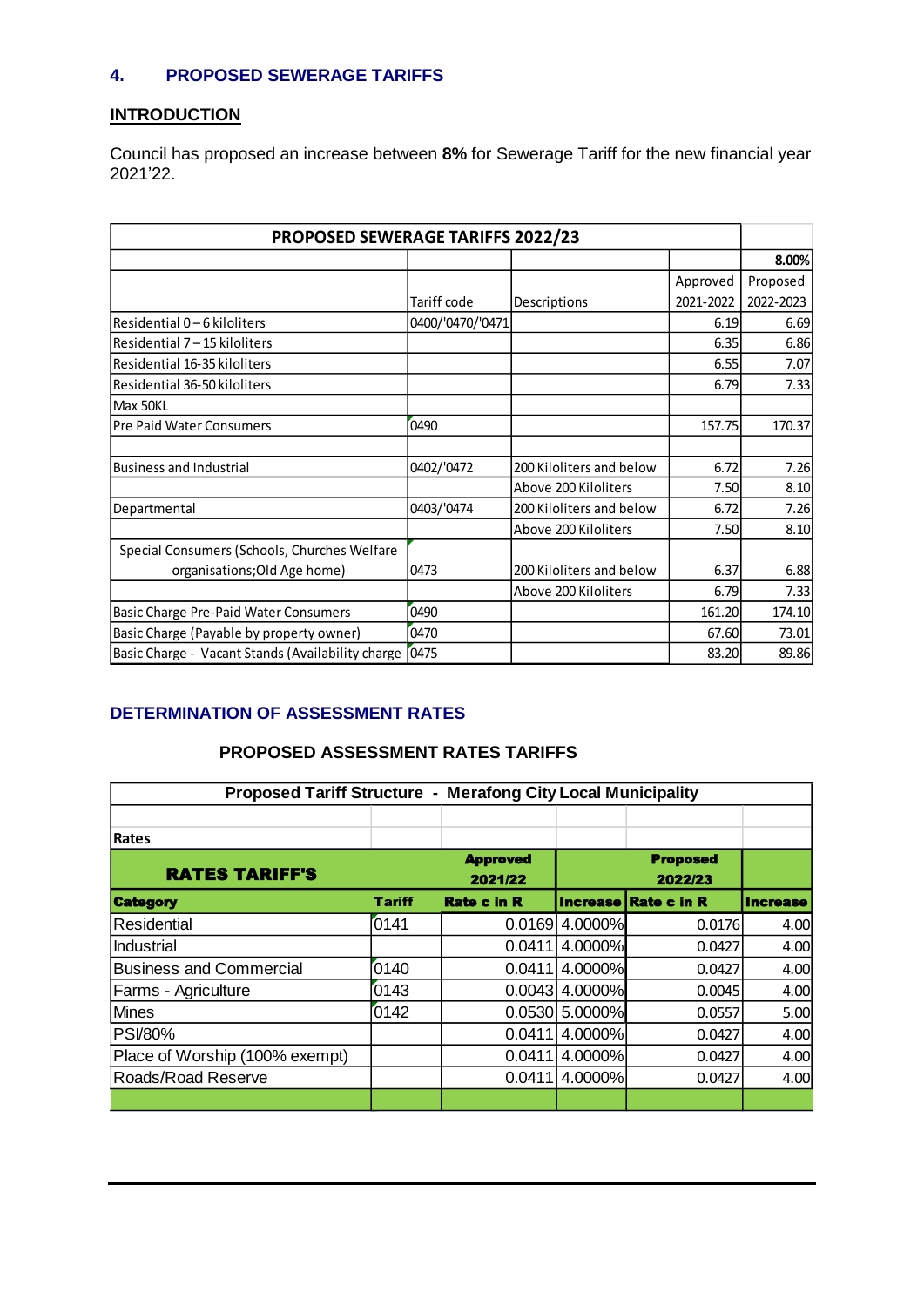- a) The proposed property rates are to be levied in accordance with Council policies, unless otherwise indicated, and the Local Government Municipal Property Rates Act 2004 and the Local Government Municipal Finance Management Act 2003.
- b) A Rates Policy was published for comments and objections. All the input received has been included in the updated Policy.
- c) Property rates are based on values indicated in the new General Valuation Roll. The Roll is updated for properties affected by land sub-divisions, alterations to buildings, demolitions and new buildings (improvements) through Supplemental Valuation Rolls. All values are as at the date of the roll, being July 2012.
- d) Rebates and concessions are granted to certain categories of property usage or property owner.
- e) The definitions and listing of categories are reflected in the Rates Policy.
- f) Industrial / Commercial Properties Undeveloped Land

All properties other than those defined below as residential will be rated as "nonresidential" properties. This includes all undeveloped land. The cent-in-the-rand for all "non-residential" properties for **2022/ 2023** is proposed to be **R 0.0427**

g) Residential Properties

For all residential properties, as defined per the Rates Policy, the first **R100 000** of property value will be rebated by an amount equal to the rates payable on a property of **R 100 000** in value.

All residential properties, as defined per the Rates Policy, will be levied a rate which is rebated by **0%**. The cent in the rand for **2021 / 2022** is proposed to be **R 0, 0176**

. h) Agricultural Properties

Agricultural properties (including farms and small holdings) fall into three categories:

- (a) Those used for residential purposes;
- (b) Those used for industrial purposes;
- (c) Those used for other businesses and commercial purposes

Properties in rural areas deemed to be small holdings that are not used for *bona fide* farming, but are used as residential properties will be categorized as "residential", provided that they meet the definition of a residential property as described in the Rates Policy. Such properties will qualify for the rebate of the first **R100 000** of municipal value as per the General Valuation Roll and the "rebated" cent-in-the-rand. The cent-in-therand for agricultural properties or small holdings that qualify for residential status is proposed to be **R 0, 0176**.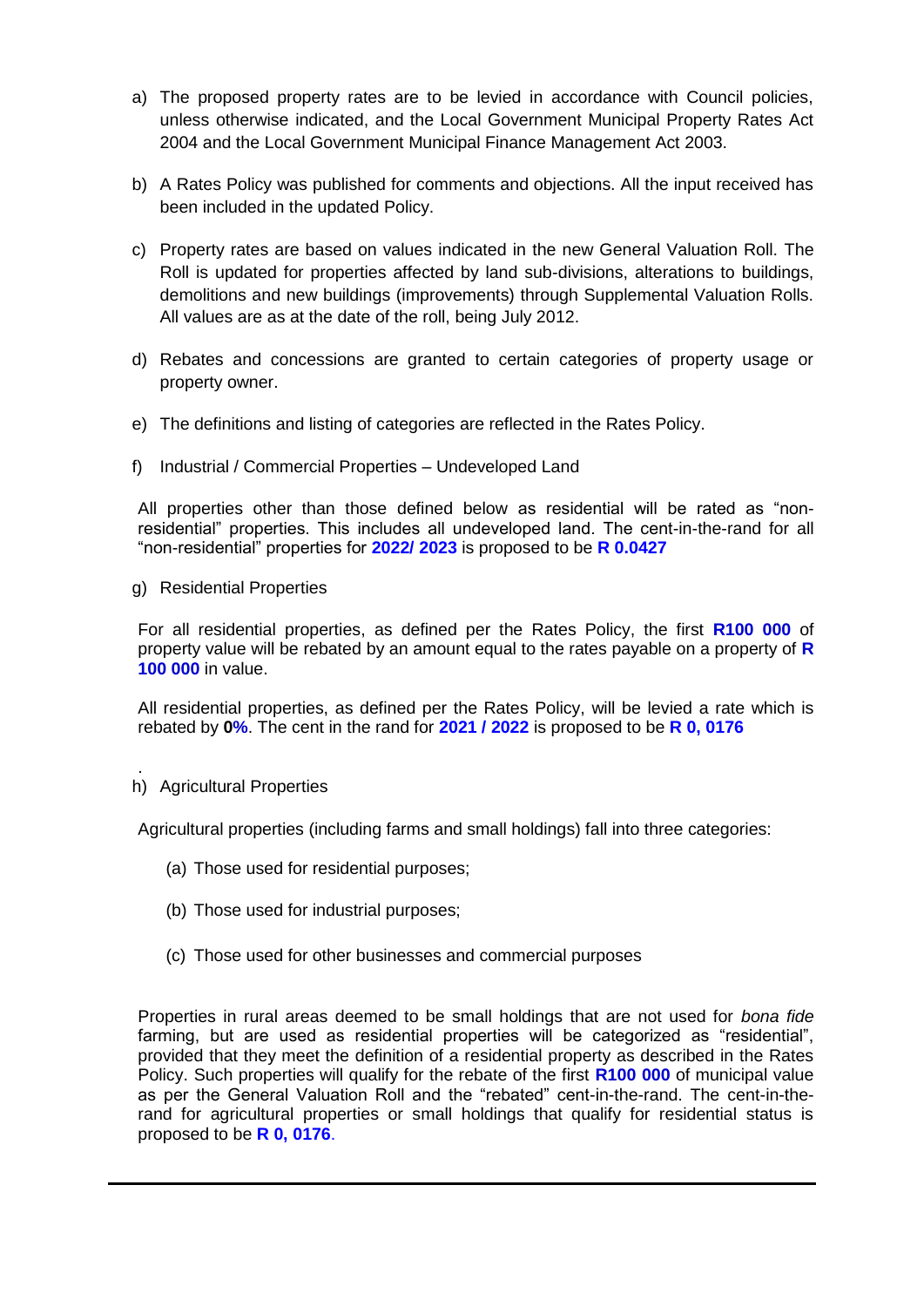## i) Public Service Infrastructure

In terms of the Municipal Property Rates Act, Council may not levy rates on the first **30%** of the market value of Public Service Infrastructure. The remainder of the market value is rated at the non-residential cent-in-the-rand of **R 0, 0427**.

## j) Mines

All Mine properties, as defined per the Rates Policy, will be levied a rate. The cent in the rand for **2021/ 2022** is proposed to be **R 0, 0557**

k) Senior Citizens and Disabled Persons Rate Rebate

Registered owners of properties who are senior citizens and/or registered owners of properties who are disabled persons qualify for special rebates according to gross monthly household income. To qualify for the rebate(s) a property owner must be a natural person and the owner of a property which satisfies the requirements for the residential rebate and must on the 1 July of the financial year:

- I. Occupy the property as his/her normal residence and
- II. Be at least **60 years** of age or in receipt of a disability pension from the Department of Social Development and
- III. Not be the owner of more than one property and
- IV. Submit the application by 30 September for this rebate for the current financial year, failing which the rebate will not be granted.

The percentage rebate granted to different monthly household income levels will be determined according to the schedule below.

The proposed incomes and rebates for the **2022 / 2023** financial year as follows. An amount of R 100 000 is deducted from the total value of the property before rates calculations are done. This will impact that all RDP houses with a value less than R 100 000 will be levied for property rates.

|                           |      | 2022/06    | 2023/06    |
|---------------------------|------|------------|------------|
| Municipal properties      | 0151 | 100%       | 100%       |
| <b>Residential Rebate</b> | 0141 | 100 000    | 100 000    |
| Pensioners Discount       | 0160 | 0-100%     | $0 - 100%$ |
| Residential discount      | 0150 | 0%         | 0%         |
| Agricultural rebate       | 0143 | 100 000.00 | 100 000.00 |
| PBO rebate                |      | 80%        | 80%        |
| <b>PSI</b> rebate         | 0152 | 30%        | 30%        |
| Government rebate         | 0154 | 20%        | 20%        |
|                           |      |            |            |

l) Rebates for Certain Categories of Properties / Property Users

The categories of properties qualifying for exemption and rebates are as per the Rates Policy.